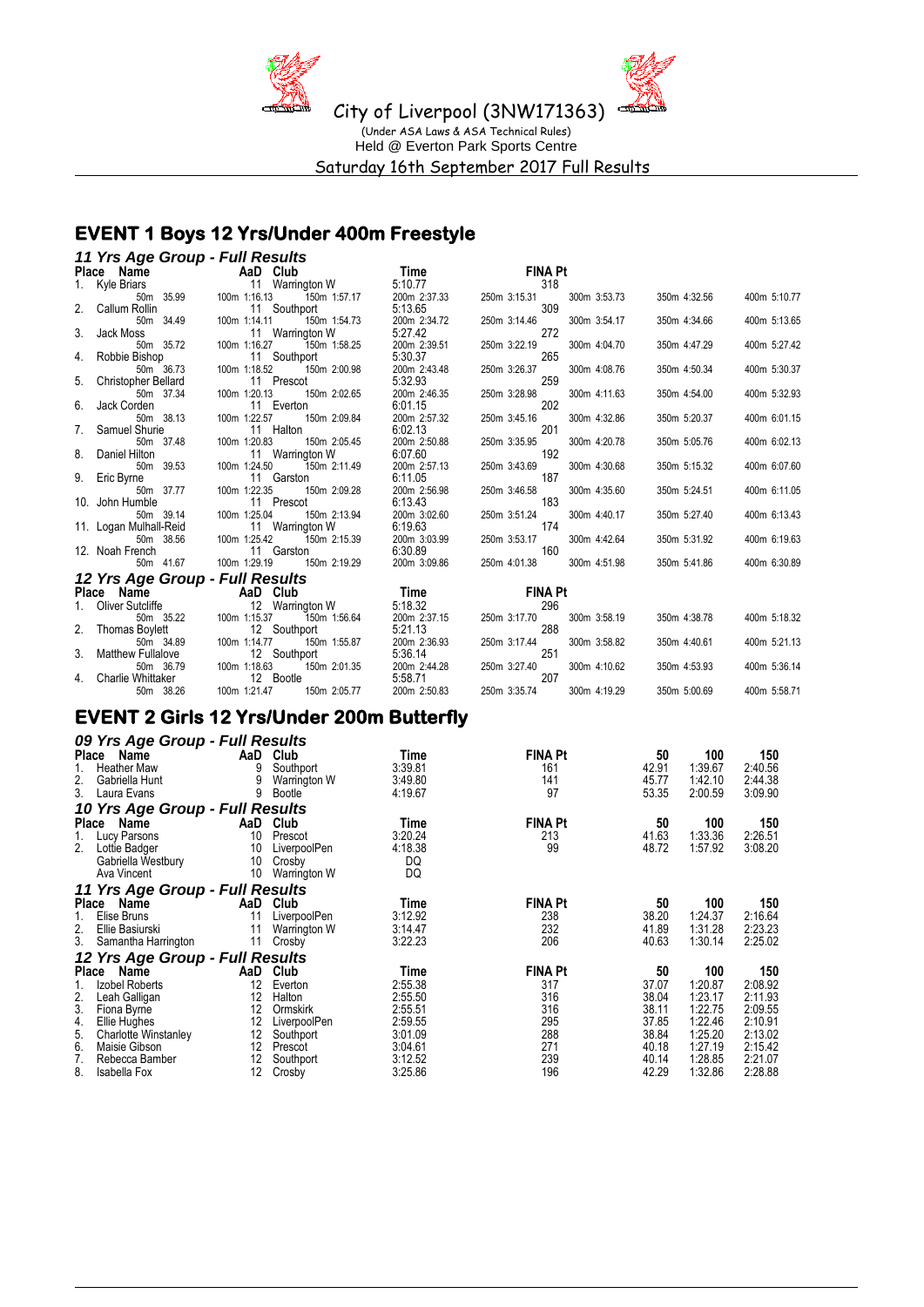

Held @ Everton Park Sports Centre Saturday 16th September 2017 Full Results

### **EVENT 3 Boys 10 Yrs/Under 50m Backstroke**

|                 | 09 Yrs Age Group - Full Results |     |                    |             |                |  |  |  |  |  |
|-----------------|---------------------------------|-----|--------------------|-------------|----------------|--|--|--|--|--|
| Place           | Name                            |     | AaD Club           | Time        | FINA Pt        |  |  |  |  |  |
| 1.              | Thomas Hilton                   | 9   | Warrington W       | 41.32       | 155            |  |  |  |  |  |
| 2.              | Zach Roberts                    | 9   | Prescot            | 43.34       | 134            |  |  |  |  |  |
| 3.              | Zein Mukhtar                    | 9   | Crosby             | 43.93       | 129            |  |  |  |  |  |
| 4.              | Alexander Pengelly-Jon          | 9   | Halton             | 49.37       | 91             |  |  |  |  |  |
| 5.              | Mason Gallacher                 | 9   | LiverpoolPen       | 50.17       | 86             |  |  |  |  |  |
| 6.              | Swithin Samaradiwakara          | 9   | Garston            | 51.97       | 78             |  |  |  |  |  |
| 7.              | George Daintith                 | 9   | Warrington W       | 52.46       | 75             |  |  |  |  |  |
| 8.              | Sammy Adamson                   | 9   | Southport          | 56.91       | 59             |  |  |  |  |  |
| 9.              | Tanav Jasavanth                 | 9   | Everton            | 58.96       | 53             |  |  |  |  |  |
|                 | 10. Aaron Alty                  | 9   | Ormskirk           | 59.01       | 53             |  |  |  |  |  |
|                 | Daniel Babu                     | 9   | Everton            | DQ          |                |  |  |  |  |  |
|                 | Ayman Awsaf Hossain             | 9   | Everton            | DQ          |                |  |  |  |  |  |
|                 | 10 Yrs Age Group - Full Results |     |                    |             |                |  |  |  |  |  |
| Place           | Name                            | AaD | Club               | <b>Time</b> | <b>FINA Pt</b> |  |  |  |  |  |
| 1.              | Thomas Simon                    | 10  | <b>Bridgefield</b> | 39.14       | 182            |  |  |  |  |  |
| $\frac{2}{3}$ . | Luke Curnyn                     | 10  | LiverpoolPen       | 39.40       | 179            |  |  |  |  |  |
|                 | <b>Andrew Clavis</b>            | 10  | LiverpoolPen       | 42.45       | 143            |  |  |  |  |  |
| 4.              | Darcy Walsh                     | 10  | Everton            | 43.95       | 129            |  |  |  |  |  |
| 5.              | Evan Rostron                    | 10  | Ormskirk           | 44.16       | 127            |  |  |  |  |  |
| 6.              | Sean Flanagan                   | 10  | Crosby             | 44.51       | 124            |  |  |  |  |  |
| 7.              | Max Harvey                      | 10  | LiverpoolPen       | 46.40       | 109            |  |  |  |  |  |
| 8.              | Alex Blackburn                  | 10  | Everton            | 46.50       | 109            |  |  |  |  |  |
| 9.              | Sonny Walsh                     | 10  | Everton            | 46.76       | 107            |  |  |  |  |  |
|                 | 10. Kieran Lydiat               | 10  | <b>Bridgefield</b> | 48.43       | 96             |  |  |  |  |  |
| 11.             | James Rogers                    | 10  | Crosby             | 48.80       | 94             |  |  |  |  |  |
|                 | 12. Charlie Kemp                | 10  | Crosby             | 51.00       | 82             |  |  |  |  |  |
|                 | 13. Alexander Goldman           | 10  | Ormskirk           | 51.74       | 79             |  |  |  |  |  |
|                 | 14. Ryan Dunleavy               | 10  | Everton            | 54.67       | 67             |  |  |  |  |  |
|                 | 15. Liam O Rourke               | 10  | Everton            | 1:02.47     | 45             |  |  |  |  |  |
|                 | Lennon Kelly                    | 10  | LiverpoolPen       | DQ          |                |  |  |  |  |  |

### **EVENT 4 Girls 10 Yrs/Under 50m Breaststroke**

### *09 Yrs Age Group - Full Results*

| Place | Name                                       | AaD    | Club               | Time               | <b>FINA Pt</b> |
|-------|--------------------------------------------|--------|--------------------|--------------------|----------------|
| 1.    | Evie Warnock                               | 9      | Ormskirk           | 41.74              | 328            |
| 2.    | <b>Harriet Rawlings</b>                    | 9      | Southport          | 46.84              | 232            |
| 3.    | Eboni Thoburn                              | 9      | Southport          | 50.31              | 187            |
| 4.    | Millie Griffiths                           | 9      | Crosby             | 51.06              | 179            |
| 5.    | Cerys Neil                                 | 9      | Halton             | 51.30              | 176            |
| 6.    | Jessica Cuff                               | 9      | Southport          | 51.87              | 171            |
| 7.    | Rokia Farag                                | 9      | Warrington W       | 53.57              | 155            |
| 8.    | Payton Chesters                            | 9      | Warrington W       | 53.64              | 154            |
| 9.    | Portia Dwerryhouse                         | 9      | LiverpoolPen       | 54.47              | 147            |
|       | 10. Jessica Harrington                     | 9      | Crosby             | 54.99              | 143            |
|       | 11. Dione Doctzan                          | 9      | LiverpoolPen       | 55.14              | 142            |
|       | 12. Georgina Wilson                        | 9      | Crosby             | 55.40              | 140            |
|       | 13. Hannah Bamber                          | 9      | Southport          | 55.46              | 140            |
|       | 14. Isabella Thornton                      | 9      | Warrington W       | 56.13              | 135            |
|       | 15. Lucy Cowen                             | 9      | Southport          | 56.21              | 134            |
|       | 16. Amy Poole                              | 9      | Garston            | 57.45              | 125            |
|       | 17. Kerry Hennie                           | 9      | Warrington W       | 58.38              | 120            |
|       | 18. Connie Maddison                        | 9      | Everton            | 59.15              | 115            |
|       | 19. Ava Gibson                             | 9      | Prescot            | 1:01.66            | 101            |
|       | 20. Grace Ashcroft                         | 9      | Crosby             | 1:02.12            | 99             |
|       | 21. Natasha Molyneux                       | 9      | Halton             | 1:02.18            | 99             |
|       | 22. Elenore Whitfield<br>23. Evie McNamara | 9<br>9 | Halton             | 1:02.24<br>1:04.81 | 99<br>87       |
|       | 24. Zoe Bradshaw                           | 9      | Everton            | 1:05.54            | 84             |
|       | 25. Amber Robinson                         | 9      | Garston<br>Garston | 1:07.15            | 78             |
|       | 26. Sakura Okamoto                         | 9      | LiverpoolPen       | 1:10.28            | 68             |
|       | 27. Amy Li                                 | 9      | Everton            | 1:11.03            | 66             |
|       | Bethany Chan                               | 9      | LiverpoolPen       | DQ                 |                |
|       | Eva Holt                                   | 9      | Crosby             | DQ                 |                |
|       | 10 Yrs Age Group - Full Results            |        |                    |                    |                |
| Place | <b>Name</b>                                | AaD    | Club               | Time               | <b>FINA Pt</b> |
| 1.    | Ava Vincent                                | 10     | Warrington W       | 47.83              | 218            |
| 2.    | Maisie Stevens                             | 10     | Crosby             | 48.28              | 212            |
| 3.    | Eve Wolfendale                             | 10     | Warrington W       | 48.48              | 209            |
| 4.    | Gabriella Gardner                          | 10     | Warrington W       | 48.73              | 206            |
| 5.    | Hollie Jenkins                             | 10     | Everton            | 48.77              | 205            |
| 6.    | Gabriella Westbury                         | 10     | Crosby             | 49.10              | 201            |
| 7.    | Molly Large                                | 10     | Southport          | 49.61              | 195            |
| 8.    | Grace Rhead                                | 10     | Prescot            | 49.97              | 191            |
| 9.    | Ruby Robinson                              | 10     | Ormskirk           | 50.03              | 190            |
|       | 10. Poppy Kate Atkinson                    | 10     | LiverpoolPen       | 51.06              | 179            |
|       | 11. Emily Murphy                           | 10     | Ormskirk           | 52.41              | 165            |
|       | 12. Grace Power                            | 10     | Prescot            | 52.83              | 162            |
|       | 13. Rebecca Sarbutts                       | 10     | <b>Ormskirk</b>    | 52.90              | 161            |
|       | 14. Emma Oxton                             | 10     | Ormskirk           | 53.44              | 156            |
|       | 15. Holly Standing                         | 10     | Ormskirk           | 54.68              | 146            |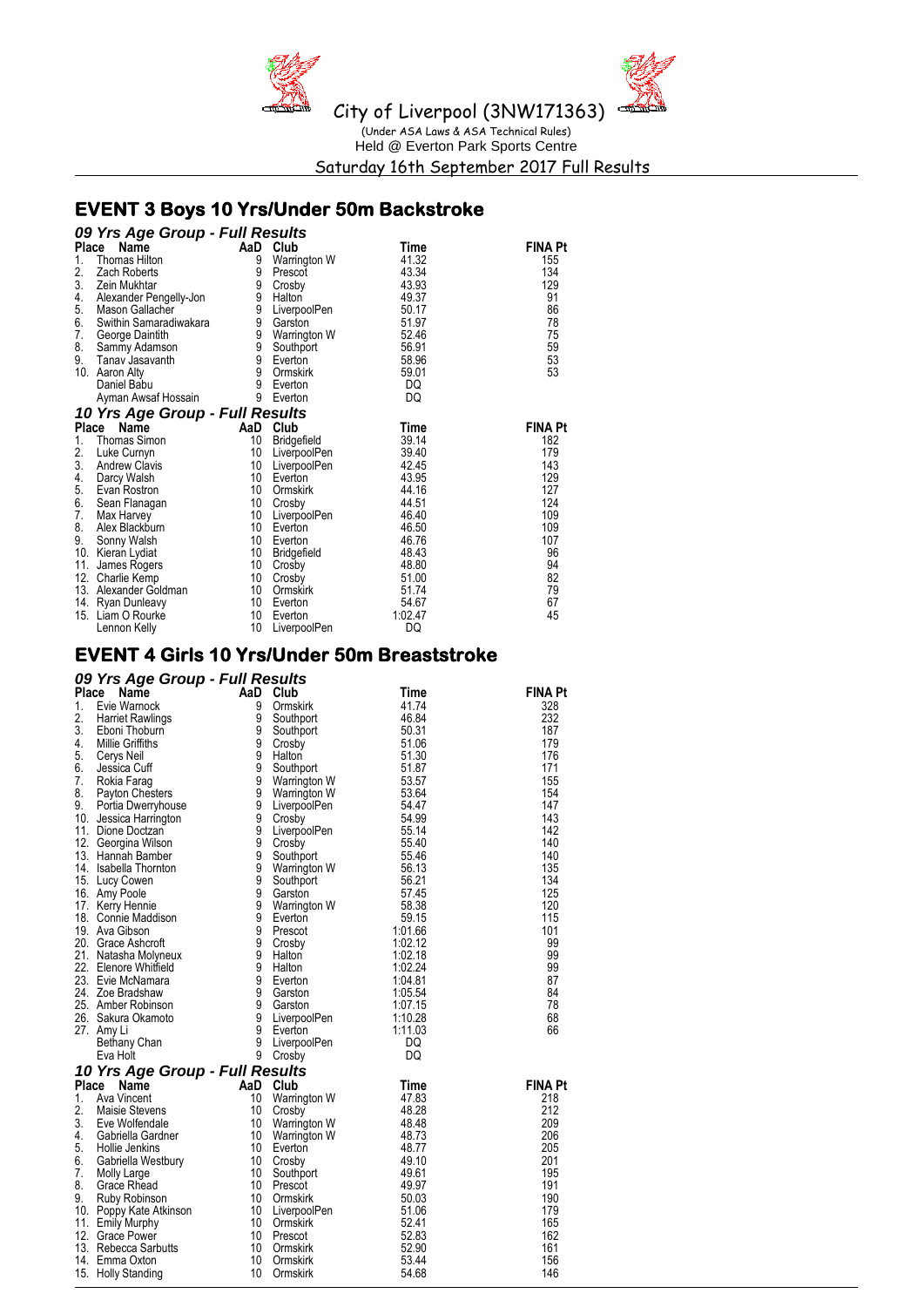



Held @ Everton Park Sports Centre

#### Saturday 16th September 2017 Full Results<br>10 Bridgefield<br>144 144 16. Jocelyn Williams 10 Bridgefield 17. Ava Maitland 11. Ava Maitland 10 Ormskirk 55.68 138 17. Ava Maitland 10 Ormskirk 55.68 138 18. Emily Rooney 10 Everton 56.01 135 19. Rachel Lane 10 Halton 56.32 133 20. Niamh McCrystal 10 Crosby 57.08 128 21. Eve Forrest **EVENT 5 Boys 12 Yrs/Under 200m Breaststroke**  *09 Yrs Age Group - Full Results* **Place Name AaD Club Time FINA Pt 50 100 150** 1. Thomas Hilton 9 Warrington W 3:43.90 155 51.03 1:49.10 2:47.54 2. Samuel Hyland 9 Halton 3:54.46 135 54.53 1:55.77 2:55.64 3. Zein Mukhtar 9 Crosby 3:56.94 131 52.67 1:53.94 2:57.94 4. Steven McKenzie 9 Crosby 4:02.74 122 54.21 1:55.43 3:00.27 5. Zach Roberts 9 Prescot 4:03.91 120 56.30 2:00.14 3:02.52 6. Swithin Samaradiwakara 9 Garston 4:48.28 72 1:00.50 2:15.92 3:33.68 *10 Yrs Age Group - Full Results* **Place Name AaD Club Time FINA Pt 50 100 150**<br>
1. Darcy Walsh 10 Everton **3:37.78 169 51.60 1:47.79 2:43.45**<br>
2. Alex Blackburn 10 Everton 3:41.48 **160 49.96 1:47.06 2:45.00** 1. Darcy Walsh 10 Everton 3:37.78 169 51.60 1:47.79 2:43.45 2. Alex Blackburn 10 Everton 3:41.48 160 49.96 1:47.06 2:45.00 3. Sonny Walsh 10 Everton 3:45.60 152 54.53 1:51.51 2:48.85 4. Andrew Clavis 10 LiverpoolPen 3:54.54 135 54.46 1:55.05 2:57.27 5. Sean Flanagan 10 Crosby 3:55.99 133 51.94 1:52.40 2:51.95<br>5. Sean Flanagan 10 Crosby 3:55.99 133 51.95 51.94 1:52.40 2:51.95 6. Lennon Kelly 10 LiverpoolPen 4:03.35 121 53.97 1:57.57 3:02.30 7. Max Harvey 10 LiverpoolPen 4:04.30 119 54.65 1:57.71 3:01.63 8. Alexander Goldman 10 Ormskirk 4:40.73 79 58.90 2:12.63 3:26.17 *11 Yrs Age Group - Full Results* **Place Name AaD Club Time FINA Pt 50 100 150** 1. Christopher Bellard 11 Prescot 3:15.16 235 44.06 1:34.33 2:26.51 2. Robbie Bishop 11 Southport 3:19.44 220 45.56 1:36.76 2:29.02 3. Jack Moss 11 Warrington W 3:25.10 202 48.23 1:42.69 2:34.44 4. John Humble 11 Prescot 3:26.05 199 45.58 1:38.39 2:33.00 5. Jack Corden 11 Everton 3:26.91 197 47.25 1:42.17 2:36.98 6. Callum Rollin 11 Southport 3:33.64 179 46.50 1:42.14 2:38.58 7. Joseph Jones 11 Southport 3:36.10 173 48.11 1:43.07 2:40.20 8. Logan Mulhall-Reid 11 Warrington W 3:38.03 168 50.53 1:48.12 2:43.63 9. Cameron Ayres 11 Southport 3:40.24 163 49.79 1:46.42 2:44.60 10. Samuel Shurie 11 Halton 3:44.78 153 49.96 1:48.10 2:47.36 11. Adam Lydiat 11 Bridgefield 3:46.25 151 49.13 1:47.28 2:46.85 12. Daniel Hilton 11 Warrington W 3:57.23 130 54.01 1:54.27 2:55.94 13. Samuel Law 11 Southport 4:02.03 123 54.31 1:57.51 3:00.78 14. Samuel McCrossan *12 Yrs Age Group - Full Results* **Place Name AaD Club Time FINA Pt 50 100 150**<br>
1. Thomas Boylett 12 Southport 3:15.38 <br>
2. Connor O'Boyle 12 Everton 3:19.45 <br>
2. Connor O'Boyle 12 Everton 3:19.45 <br>
220 44.26 1:38.67 2:31.49 1. Thomas Boylett 12 Southport 3:15.38 234 44.57 1:34.71 2:25.99 2. Connor O'Boyle 12 Everton 3:19.45 220 44.26 1:38.67 2:31.49 3. Charlie Whittaker 12 Bootle 3:25.62 201 46.79 1:40.88 2:35.64 4. Dashel Walsh 12 Everton 3:26.44 198 46.44 1:40.42 2:34.34 5. Matthew Fullalove 12 Southport 3:27.65 195 48.72 1:42.66 2:35.79 6. Ciaran Williams 12 Bridgefield 3:51.47 141 47.71 1:45.23 2:48.93 Lewis Higgins 12 Everton DQ **EVENT 6 Girls 12 /Under 200m Breaststroke**  *09 Yrs Age Group - Full Results* **Place Name AaD Club Time FINA Pt 50 100 150** 1. Isabella Evans 9 Southport 3:14.92 329 44.60 1:34.58 2:24.75

| 1.    | Isabella Evans                  | 9   | Southport    | 3.14.92 | 329     | 44.60   | 1:34.58 | 2:24.75 |
|-------|---------------------------------|-----|--------------|---------|---------|---------|---------|---------|
| 2.    | <b>Madison Rens</b>             | 9   | Crosby       | 3:18.82 | 310     | 42.54   | 1:33.76 | 2:25.74 |
| 3.    | Evie Warnock                    | 9   | Ormskirk     | 3:29.35 | 265     | 47.54   | 1:40.77 | 2:35.46 |
| 4.    | Eboni Thoburn                   | 9   | Southport    | 3:43.47 | 218     | 52.19   | 1:49.18 | 2:46.61 |
| 5.    | <b>Harriet Rawlings</b>         |     | Southport    | 3:48.07 | 205     | 52.77   | 1:51.43 | 2:51.63 |
| 6.    | Jessica Cuff                    | 9   | Southport    | 3:51.33 | 196     | 53.32   | 1:52.78 | 2:53.73 |
| 7.    | <b>Isabella Thornton</b>        |     | Warrington W | 3:57.03 | 182     | 57.80   | 1:57.94 | 2:58.57 |
| 8.    | Payton Chesters                 | 9   | Warrington W | 4:00.89 | 174     | 56.13   | 1:56.30 | 2:59.15 |
| 9.    | Millie Griffiths                | 9   | Crosby       | 4:03.87 | 168     | 55.72   | 1:59.78 | 3:03.52 |
| 10.   | Emily Ireland                   | 9   | Ormskirk     | 4:06.12 | 163     | 56.27   | 1:58.88 | 3:04.34 |
| 11.   | Cerys Neil                      | 9   | Halton       | 4:10.62 | 154     | 55.13   | 1:59.17 | 3:04.49 |
| 12.   | Laura Evans                     |     | Bootle       | 4:11.78 | 152     | 59.64   | 2:05.38 | 3:09.11 |
| 13.   | Dione Doctzan                   | 9   | LiverpoolPen | 4:20.29 | 138     | 59.32   | 2:05.96 | 3:14.90 |
| 14.   | <b>Hannah Foulis Wills</b>      | 9   | Everton      | 4:22.16 | 135     | 58.81   | 2:07.45 | 3:14.86 |
| 15.   | Georgina Wilson                 | 9   | Crosby       | 4:38.55 | 112     | 57.58   | 2:13.23 | 3:28.24 |
|       | 16. Lucy Cowen                  |     | Southport    | 4:39.07 | 112     | 1:01.38 | 2:14.79 | 3:27.75 |
|       | 17. Ava Gibson                  | 9   | Prescot      | 4:46.76 | 103     | 1:05.43 | 2:20.06 | 3:34.23 |
|       | 18. Amber Robinson              | 9   | Garston      | 5:10.05 | 81      | 1:09.27 | 2:28.67 | 3:50.66 |
|       | 10 Yrs Age Group - Full Results |     |              |         |         |         |         |         |
| Place | Name                            | AaD | Club         | Time    | FINA Pt | 50      | 100     | 150     |
|       | Ava Vincent                     | 10  | Warrington W | 3:34.76 | 246     | 48.91   | 1:43.00 | 2:38.80 |
| 2.    | Eve Wolfendale                  | 10  | Warrington W | 3:35.47 | 243     | 49.11   | 1:44.43 | 2:40.11 |
| 3.    | Maisie Stevens                  | 10  | Crosby       | 3:37.91 | 235     | 49.71   | 1:45.13 | 2:42.29 |
| 4.    | <b>Ruby Pritchard</b>           | 10  | Halton       | 3:40.44 | 227     | 48.74   | 1:45.08 | 2:43.44 |
| 5.    | Molly Large                     | 10  | Southport    | 3:44.72 | 214     | 51.69   | 1:49.45 | 2:48.32 |
| 6.    | Emma Gavin                      | 10  | Southport    | 3:46.49 | 209     | 49.35   | 1:48.28 | 2:48.43 |
| 7.    | Gabriella Gardner               | 10  | Warrington W | 3:48.29 | 204     | 52.14   | 1:53.27 | 2:52.12 |
| 8.    | Ruby Robinson                   | 10  | Ormskirk     | 3:52.49 | 193     | 53.11   | 1:50.81 | 2:51.76 |
| 9.    | Hollie Jenkins                  | 10  | Everton      | 3:54.07 | 190     | 51.48   | 1:51.55 | 2:53.27 |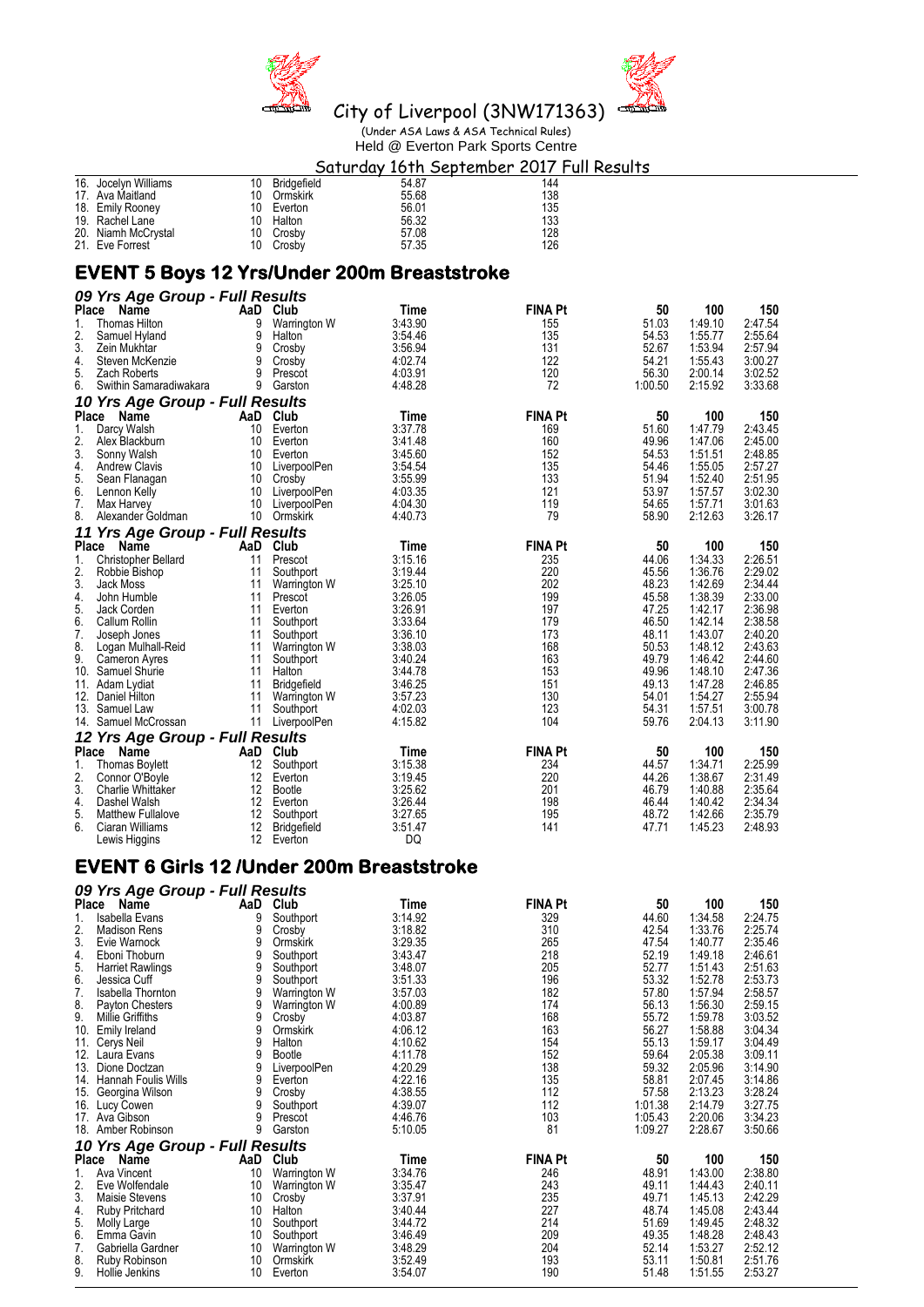



City of Liverpool (3NW171363) (Under ASA Laws & ASA Technical Rules) Held @ Everton Park Sports Centre<br>ndou 16th Sontambon 2017 Full D

|                 | <u>Saturday 16th S</u> eptember 2017 Full Results |     |                     |         |                |         |         |         |  |
|-----------------|---------------------------------------------------|-----|---------------------|---------|----------------|---------|---------|---------|--|
|                 | 10. Poppy Kate Atkinson                           | 10  | LiverpoolPen        | 3:55.42 | 186            | 53.09   | 1:53.77 | 2:55.10 |  |
|                 | 11. Hannah Grundy                                 | 10  | Southport           | 4:01.57 | 172            | 53.70   | 1:57.30 | 3:01.04 |  |
| 12.             | Hannah Forsyth                                    | 10  | Halton              | 4:01.70 | 172            | 53.03   | 1:56.14 | 2:59.52 |  |
| 13.             | Rebecca Sarbutts                                  | 10  | Ormskirk            | 4:12.79 | 150            | 56.32   | 2:00.99 | 3:07.19 |  |
| 14.             | <b>Emily Rooney</b>                               | 10  | Everton             | 4:18.19 | 141            | 58.23   | 2:04.53 | 3:11.29 |  |
| 15.             | <b>Grace Power</b>                                | 10  | Prescot             | 4:22.03 | 135            | 1:00.05 | 2:10.08 | 3:17.79 |  |
|                 | Rebekah Duncan                                    | 10  | Crosby              | DQ      |                |         |         |         |  |
|                 | 11 Yrs Age Group - Full Results                   |     |                     |         |                |         |         |         |  |
| <b>Place</b>    | Name                                              | AaD | Club                | Time    | <b>FINA Pt</b> | 50      | 100     | 150     |  |
| 1.              | Ashlyn Warnock                                    | 11  | Ormskirk            | 3:16.56 | 320            | 42.74   | 1:32.76 | 2:24.63 |  |
| 2.              | Hannah Laughton                                   | 11  | Warrington W        | 3:19.15 | 308            | 44.76   | 1:35.90 | 2:28.15 |  |
| 3.              | <b>Beatrice Trevor</b>                            | 11  | Warrington W        | 3:19.26 | 308            | 44.43   | 1:36.05 | 2:29.29 |  |
| 4.              | Hannah Canty                                      | 11  | Southport           | 3:19.87 | 305            | 46.35   | 1:37.90 | 2:29.61 |  |
| 5.              | Eliza Radclyffe                                   | 11  | LiverpoolPen        | 3:21.52 | 297            | 45.63   | 1:37.32 | 2:29.95 |  |
| 6.              | Eve Schofield                                     | 11  | Garston             | 3:23.08 | 290            | 44.84   | 1:37.39 | 2:30.82 |  |
| 7.              | Sianna Rens                                       | 11  | Crosby              | 3:23.45 | 289            | 45.66   | 1:37.54 | 2:30.29 |  |
| 8.              | Hannah Rusk                                       | 11  | Prescot             | 3:24.30 | 285            | 46.57   | 1:39.13 | 2:32.41 |  |
| 9.              | Hannah Neave                                      | 11  | Southport           | 3:25.97 | 278            | 46.50   | 1:39.14 | 2:33.00 |  |
| 9.              | Layla Prince                                      | 11  | Garston             | 3:25.97 | 278            | 47.69   | 1:40.21 | 2:33.54 |  |
| 11.             | Ellie Basiurski                                   | 11  | <b>Warrington W</b> | 3:28.75 | 267            | 49.41   | 1:42.49 | 2:36.17 |  |
| 12.             | Anna O'Brien                                      | 11  | LiverpoolPen        | 3:30.48 | 261            | 47.42   | 1:41.21 | 2:36.32 |  |
| 13.             | <b>Connie Bowers</b>                              | 11  | Prescot             | 3:30.66 | 260            | 46.33   | 1:40.77 | 2:36.38 |  |
| 14.             | Jessica Waring                                    | 11  | Prescot             | 3:30.92 | 259            | 47.17   | 1:42.59 | 2:38.22 |  |
| 15.             | Grace Rooney                                      | 11  | Everton             | 3:33.77 | 249            | 48.30   | 1:43.58 | 2:39.82 |  |
| 16.             | <b>Hollie Cooper</b>                              | 11  | Crosby              | 3:37.22 | 237            | 48.34   | 1:42.92 | 2:40.17 |  |
| 17 <sub>1</sub> | Niamh Porter                                      | 11  | Bridgefield         | 3:39.17 | 231            | 48.79   | 1:45.00 | 2:43.65 |  |
| 18.             | Lucy McKenzie                                     | 11  | Crosby              | 3:40.82 | 226            | 49.46   | 1:44.00 | 2:43.62 |  |
| 19.             | <b>Charlotte McGorry</b>                          | 11  | Garston             | 3:56.54 | 184            | 52.23   | 1:52.74 | 2:55.68 |  |
|                 | 12 Yrs Age Group - Full Results                   |     |                     |         |                |         |         |         |  |
| Place           | Name                                              | AaD | Club                | Time    | <b>FINA Pt</b> | 50      | 100     | 150     |  |
| 1.              | Lauren Jones                                      | 12  | Warrington W        | 3:09.48 | 358            | 44.48   | 1:31.94 | 2:20.36 |  |
| 2.              | Rebecca Bamber                                    | 12  | Southport           | 3:11.46 | 347            | 44.95   | 1:34.30 | 2:24.13 |  |
| 3.              | <b>Charlotte Winstanley</b>                       | 12  | Southport           | 3:11.51 | 346            | 45.44   | 1:35.27 | 2:24.74 |  |
| 4.              | Avian Dennis                                      | 12  | Southport           | 3:28.30 | 269            | 43.46   | 1:36.76 | 2:32.07 |  |
| 5.              | Meghan Sandhu-Ellard                              | 12  | LiverpoolPen        | 3:38.39 | 233            | 44.52   | 1:39.85 | 2:39.03 |  |
|                 | Eve Merciar-Smith                                 | 12  | Crosby              | DQ      |                |         |         |         |  |

## t **EVENT 7 Mens 10 Yrs/Under 100m Free.Team**

|    | <b>Full Results</b><br>Place Name | A.G | Club         | Time    |
|----|-----------------------------------|-----|--------------|---------|
|    | 1. Southport A                    |     | Southport    | 1:09.90 |
|    | 2. Liverpool Penguins SC          |     | LiverpoolPen | 1:10.69 |
| 3. | Crosby                            |     | Crosby       | 1:17.09 |
| 4. | Everton                           |     | Everton      | 1.17.47 |
| 5. | Ormskirk                          |     | Ormskirk     | 1:17.90 |

### **EVENT 8 Womens 10 /Under 100m Medley Team**

|              | <b>Full Results</b>      |  |              |         |                |  |  |  |  |
|--------------|--------------------------|--|--------------|---------|----------------|--|--|--|--|
| <b>Place</b> | Name                     |  | A.G Club     | Time    | <b>FINA Pt</b> |  |  |  |  |
| 1.           | Crosby SC                |  | Crosby       | 1:19.24 |                |  |  |  |  |
| 2.           | Ormskirk & District SC   |  | Ormskirk     | 1:20.25 |                |  |  |  |  |
| 3.           | Southport SC B           |  | Southport    | 1:23.12 |                |  |  |  |  |
|              | 4. Prescot Swimming Club |  | Prescot      | 1:26.88 |                |  |  |  |  |
| 5.           | Liverpool Penguins SC    |  | LiverpoolPen | 1:30.20 |                |  |  |  |  |
| 6.           | Ormskirk & District SC   |  | Ormskirk     | 1:33.09 |                |  |  |  |  |
| 7.           | Everton Swimming Assoc   |  | Everton      | 1:40.19 |                |  |  |  |  |
|              | Southport SC A           |  | Southport    | DQ      |                |  |  |  |  |

### **EVENT 9 Mens 10 Yrs/Under 100m Medley Team**

| <b>Place</b> | <b>Full Results</b><br>Name | A.G | Club         | Time    | <b>FINA Pt</b> |
|--------------|-----------------------------|-----|--------------|---------|----------------|
|              | 1. Southport SC A           |     | Southport    | 1:19.70 |                |
|              | 2. Liverpool Penguins SC    |     | LiverpoolPen | 1.21.21 |                |
|              | 3. Everton Swimming Assoc   |     | Everton      | 1:29.65 |                |
|              | 4. Ormskirk & District SC   |     | Ormskirk     | 1:32.92 |                |
|              | Crosby SC                   |     | Crosby       | DQ      |                |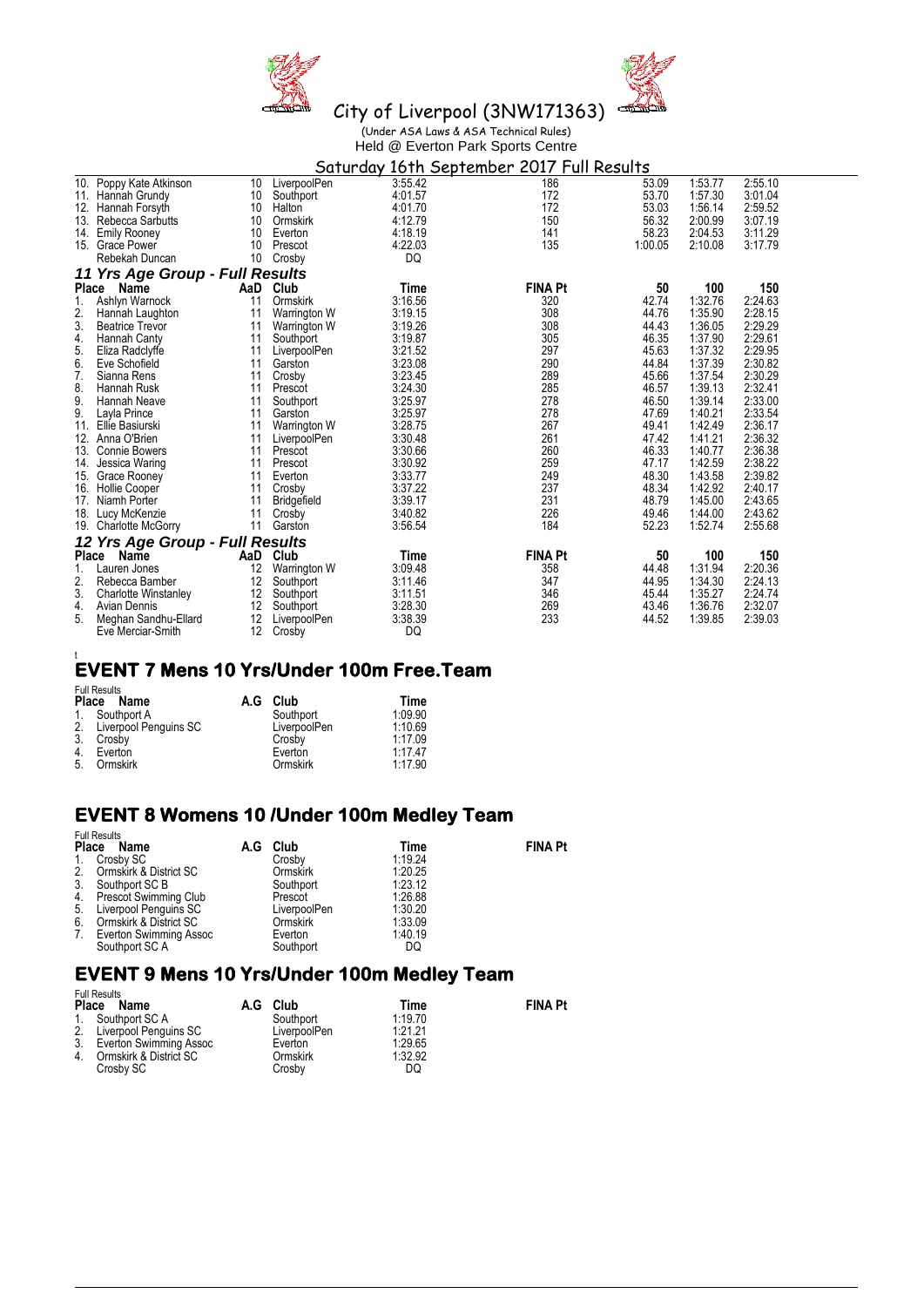



City of Liverpool (3NW171363)

(Under ASA Laws & ASA Technical Rules) Held @ Everton Park Sports Centre

Saturday 16th September 2017 Full Results

### **EVENT 10 Girls 12 Yrs/Under 400m Freestyle**

|    | 11 Yrs Age Group - Full Results       |                                                 |                         |                     |              |              |              |
|----|---------------------------------------|-------------------------------------------------|-------------------------|---------------------|--------------|--------------|--------------|
|    | Place Name                            | AaD Club                                        | Time                    | <b>FINA Pt</b>      |              |              |              |
| 1. | <b>Holly Barden</b>                   | 11 Garston                                      | 5:23.64                 | 380                 |              |              |              |
|    | 50m 36.11                             | 100m 1:18.19<br>150m 1:59.70                    | 200m 2:41.56            | 250m 3:23.23        | 300m 4:04.51 | 350m 4:45.32 | 400m 5:23.64 |
| 2. | Hannah Rusk<br>50m 36.82              | 11 Prescot<br>100m 1:17.56<br>150m 1:59.16      | 5:28.92<br>200m 2:41.44 | 362<br>250m 3:23.98 | 300m 4:05.70 | 350m 4:48.92 | 400m 5:28.92 |
| 3. | Amelie Cornell                        | 11 Everton                                      | 5:31.03                 | 355                 |              |              |              |
|    | 50m 35.68                             | 100m 1:17.65<br>150m 2:00.49                    | 200m 2:43.29            | 250m 3:25.85        | 300m 4:09.26 | 350m 4:51.21 | 400m 5:31.03 |
| 4. | Hannah Laughton                       | 11 Warrington W                                 | 5:37.70                 | 334                 |              |              |              |
| 5. | 50m 37.36<br>Elise Bruns              | 100m 1:20.17<br>150m 2:03.67<br>11 LiverpoolPen | 200m 2:47.72<br>5:40.03 | 250m 3:31.33<br>328 | 300m 4:13.99 | 350m 4:56.62 | 400m 5:37.70 |
|    | 50m 39.66                             | 100m 1:23.87<br>150m 2:06.99                    | 200m 2:50.72            | 250m 3:33.81        | 300m 4:15.25 | 350m 4:58.08 | 400m 5:40.03 |
| 6. | Ellie Basiurski                       | 11 Warrington W                                 | 5:40.29                 | 327                 |              |              |              |
|    | 50m 39.62                             | 100m 1:22.27<br>150m 2:05.63                    | 200m 2:49.10            | 250m 3:32.35        | 300m 4:15.01 | 350m 4:57.39 | 400m 5:40.29 |
| 7. | Samantha Harrington                   | 11 Crosby                                       | 5:41.76                 | 323                 |              |              |              |
| 8. | 50m 36.57<br>Anna O'Brien             | 100m 1:17.53<br>150m 2:01.06<br>11 LiverpoolPen | 200m 2:44.84<br>5:41.97 | 250m 3:30.16<br>322 | 300m 4:14.55 | 350m 4:58.23 | 400m 5:41.76 |
|    | 50m 37.86                             | 100m 1:20.71<br>150m 2:05.96                    | 200m 2:50.78            | 250m 3:34.89        | 300m 4:19.46 | 350m 5:02.84 | 400m 5:41.97 |
| 9. | Eve Schofield                         | 11 Garston                                      | 5:53.94                 | 290                 |              |              |              |
|    | 50m 39.75                             | 100m 1:24.58<br>150m 2:11.23                    | 200m 2:57.62            | 250m 3:43.54        | 300m 4:29.48 | 350m 5:12.75 | 400m 5:53.94 |
|    | 10. Sianna Rens<br>50m 37.81          | 11 Crosby<br>100m 1:21.85<br>150m 2:07.98       | 6:01.40<br>200m 2:54.97 | 273<br>250m 3:41.77 | 300m 4:27.81 | 350m 5:14.54 | 400m 6:01.40 |
|    | 11. Eliza Radclyffe                   | 11 LiverpoolPen                                 | 6:05.04                 | 265                 |              |              |              |
|    | 50m 40.03                             | 100m 1:25.76<br>150m 2:12.96                    | 200m 2:59.62            | 250m 3:46.41        | 300m 4:34.24 | 350m 5:20.70 | 400m 6:05.04 |
|    | 12. Niamh Porter                      | 11 Bridgefield                                  | 6:13.54                 | 247                 |              |              |              |
|    | 50m 40.98                             | 100m 1:27.23<br>150m 2:15.44<br>11 Garston      | 200m 3:03.31            | 250m 3:51.77<br>232 | 300m 4:39.93 | 350m 5:25.64 | 400m 6:13.54 |
|    | 13. Layla Prince<br>50m 42.92         | 100m 1:30.38<br>150m 2:18.85                    | 6:21.47<br>200m 3:07.98 | 250m 3:57.62        | 300m 4:46.00 | 350m 5:35.58 | 400m 6:21.47 |
|    | 14. Lacey McKeown                     | 11 Bootle                                       | 6:25.32                 | 225                 |              |              |              |
|    | 50m 40.07                             | 100m 1:27.15<br>150m 2:18.90                    | 200m 3:10.08            | 250m 4:01.29        | 300m 4:51.05 | 350m 5:39.10 | 400m 6:25.32 |
|    | 12 Yrs Age Group - Full Results       |                                                 |                         |                     |              |              |              |
|    | Place Name                            | AaD Club                                        | Time                    | <b>FINA Pt</b>      |              |              |              |
| 1. | Ellie Hughes                          | 12 LiverpoolPen                                 | 5:06.43<br>200m 2:33.22 | 448                 |              | 350m 4:29.22 |              |
|    | 50m 36.02<br>Leah Galligan            | 100m 1:14.61<br>150m 1:53.96<br>12 Halton       | 5:10.20                 | 250m 3:12.38<br>432 | 300m 3:50.72 |              | 400m 5:06.43 |
|    | 50m 35.39                             | 100m 1:14.17<br>150m 1:53.70                    | 200m 2:33.36            | 250m 3:13.18        | 300m 3:53.58 | 350m 4:33.34 | 400m 5:10.20 |
| 3. | Emilia Hunt                           | 12 Bootle                                       | 5:19.17                 | 396                 |              |              |              |
|    | 50m 34.62                             | 100m 1:13.33<br>150m 1:53.28                    | 200m 2:33.45            | 250m 3:13.67        | 300m 3:55.38 | 350m 4:38.63 | 400m 5:19.17 |
| 4. | Izobel Roberts<br>50m 36.21           | 12 Everton<br>100m 1:16.07<br>150m 1:57.63      | 5:22.27<br>200m 2:39.32 | 385<br>250m 3:21.20 | 300m 4:02.40 | 350m 4:43.68 | 400m 5:22.27 |
| 5. | Lauren Jones                          | 12 Warrington W                                 | 5:23.54                 | 380                 |              |              |              |
|    | 50m 37.63                             | 100m 1:19.27<br>150m 2:00.85                    | 200m 2:42.18            | 250m 3:23.51        | 300m 4:04.28 | 350m 4:45.01 | 400m 5:23.54 |
| 6. | Maisie Gibson                         | 12 Prescot                                      | 5:28.02                 | 365                 |              |              |              |
|    | 50m 36.47                             | 100m 1:16.87<br>150m 1:58.55                    | 200m 2:40.98            | 250m 3:23.38<br>340 | 300m 4:05.45 | 350m 4:47.62 | 400m 5:28.02 |
| 7. | Shauna Thoburn<br>50m 36.41           | 12 Southport<br>100m 1:17.10<br>150m 1:59.31    | 5:35.69<br>200m 2:42.86 | 250m 3:26.12        | 300m 4:09.49 | 350m 4:53.69 | 400m 5:35.69 |
| 8. | Isabella Fox                          | 12 Crosby                                       | 5:42.01                 | 322                 |              |              |              |
|    | 50m 37.88                             | 100m 1:20.45<br>150m 2:04.85                    | 200m 2:48.89            | 250m 3:32.86        | 300m 4:17.20 | 350m 5:00.56 | 400m 5:42.01 |
| 8. | Freya Kelly                           | 12 LiverpoolPen                                 | 5:42.01                 | 322                 |              |              |              |
|    | 50m 37.40<br>10. Charlotte Winstanley | 100m 1:20.79<br>150m 2:05.93<br>12 Southport    | 200m 2:50.04<br>5:45.48 | 250m 3:34.52<br>312 | 300m 4:19.95 | 350m 5:03.01 | 400m 5:42.01 |
|    | 50m 39.86                             | 100m 1:24.06<br>150m 2:08.58                    | 200m 2:52.65            | 250m 3:37.27        | 300m 4:21.67 | 350m 5:04.11 | 400m 5:45.48 |
|    | 11. Grace Benson                      | 12 LiverpoolPen                                 | 6:20.02                 | 235                 |              |              |              |
|    | 50m 40.82                             | 100m 1:27.28<br>150m 2:16.01                    | 200m 3:05.88            | 250m 3:56.95        | 300m 4:44.49 | 350m 5:33.94 | 400m 6:20.02 |

# **EVENT 11 Boys 12 Yrs/Under 200m Butterfly**

|              | 10 Yrs Age Group - Full Results |     |              |         |                |       |         |         |  |  |
|--------------|---------------------------------|-----|--------------|---------|----------------|-------|---------|---------|--|--|
| <b>Place</b> | Name                            | AaD | Club         | Time    | <b>FINA Pt</b> | 50    | 100     | 150     |  |  |
|              | 1. Jamie Lawler                 | 10  | Warrington W | 3:17.73 | 165            | 42.49 | 1:33.84 | 2:25.33 |  |  |
|              | 11 Yrs Age Group - Full Results |     |              |         |                |       |         |         |  |  |
| Place        | Name                            | AaD | Club         | Time    | <b>FINA Pt</b> | 50    | 100     | 150     |  |  |
|              | 1. Kyle Briars                  |     | Warrington W | 3:04.10 | 205            | 40.09 | 1:27.33 | 2:15.55 |  |  |
|              | 2. Hayden Ladusans              |     | Everton      | 3:44.25 | 113            | 44.62 | 1:40.79 | 2:41.48 |  |  |
|              | Logan Mulhall-Reid              |     | Warrington W | DQ      |                |       |         |         |  |  |
|              | <b>Christopher Bellard</b>      |     | Prescot      | DQ      |                |       |         |         |  |  |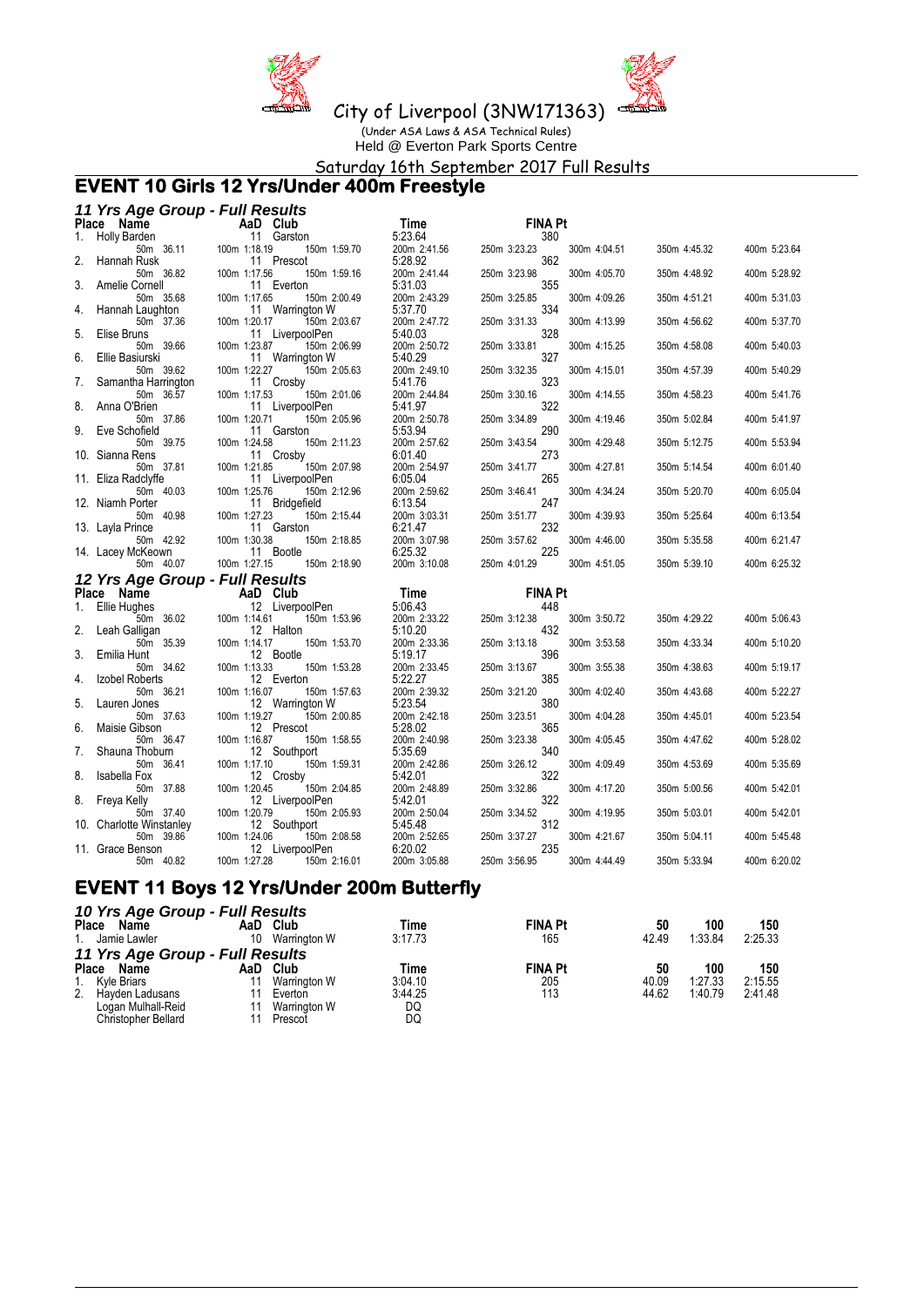

Saturday 16th September 2017 Full Results

# **EVENT 12 Girls 10 Yrs/Under 50m Backstroke**

|    | 09 Yrs Age Group - Full Results                                                                                                                                                                                                                        |                                    |                                                                            |             |                |
|----|--------------------------------------------------------------------------------------------------------------------------------------------------------------------------------------------------------------------------------------------------------|------------------------------------|----------------------------------------------------------------------------|-------------|----------------|
|    | <b>CO Same State Comparison Control Control Control Control Control Control Control Control Control Control Control Control Control Control Control Control Control Control Control Control Control Control Control Control Cont</b>                   |                                    |                                                                            | Time        | FINA Pt        |
|    |                                                                                                                                                                                                                                                        |                                    | Crosby                                                                     | 36.64       | 343            |
|    |                                                                                                                                                                                                                                                        |                                    | Southport                                                                  | 37.73       | 314            |
|    |                                                                                                                                                                                                                                                        |                                    | Ormskirk                                                                   | 40.09       | 262            |
|    |                                                                                                                                                                                                                                                        |                                    |                                                                            | 41.32       | 239            |
|    |                                                                                                                                                                                                                                                        |                                    | Warrington W<br>Warrington W<br>Halton                                     | 42.69       | 217            |
|    |                                                                                                                                                                                                                                                        |                                    |                                                                            |             |                |
|    |                                                                                                                                                                                                                                                        |                                    |                                                                            | 43.24       | 209            |
|    |                                                                                                                                                                                                                                                        |                                    | Southport                                                                  | 44.18       | 196            |
|    |                                                                                                                                                                                                                                                        |                                    | Ormskirk                                                                   | 44.85       | 187            |
|    |                                                                                                                                                                                                                                                        |                                    | Southport                                                                  | 45.71       | 177            |
|    |                                                                                                                                                                                                                                                        |                                    | Southport                                                                  | 45.82       | 175            |
|    |                                                                                                                                                                                                                                                        |                                    | Halton<br>LiverpoolPen<br>Anort                                            | 45.95       | 174            |
|    |                                                                                                                                                                                                                                                        |                                    |                                                                            | 46.87       | 164            |
|    |                                                                                                                                                                                                                                                        |                                    |                                                                            | 47.64       | 156            |
|    |                                                                                                                                                                                                                                                        |                                    | Bootle<br>Warrington W<br>Completing                                       | 49.59       | 138            |
|    |                                                                                                                                                                                                                                                        |                                    |                                                                            | 50.61       | 130            |
|    |                                                                                                                                                                                                                                                        |                                    |                                                                            | 50.68       | 129            |
|    |                                                                                                                                                                                                                                                        |                                    | Crosby                                                                     | 51.00       | 127            |
|    |                                                                                                                                                                                                                                                        |                                    | Southport                                                                  | 51.43       | 124            |
|    | 19. Dione Doctzan                                                                                                                                                                                                                                      |                                    | 9 LiverpoolPen                                                             | 51.58       | 123            |
|    | 20. Grace Ashcrott                                                                                                                                                                                                                                     | 9                                  |                                                                            | 52.14       | 119            |
|    |                                                                                                                                                                                                                                                        |                                    |                                                                            | 52.86       | 114            |
|    |                                                                                                                                                                                                                                                        |                                    |                                                                            | 53.08       | 113            |
|    | 21. Amy Poole<br>22. Ava Gibson<br>23. Eva Holt<br>24. Bethany Chan<br>25. Georgina Wilson<br>26. Lucy Gamett<br>26. Lucy Gamett<br>27. Sakura Okamoto<br>Amber Robinson<br>Charlotte Myers<br>Hannah Carvell<br>20. Poster Charlotte Myers<br>29. Ban |                                    | Crosby<br>Garston<br>Prescot<br>Crosby<br>LiverpoolPen<br>Crosby<br>Crosby | 53.30       | 111            |
|    |                                                                                                                                                                                                                                                        |                                    |                                                                            | 55.76       | 97             |
|    |                                                                                                                                                                                                                                                        |                                    | 9 Crosby                                                                   | 57.35       | 89             |
|    |                                                                                                                                                                                                                                                        |                                    | 9 Everton                                                                  | 57.75       | 87             |
|    |                                                                                                                                                                                                                                                        |                                    | 9 LiverpoolPen                                                             | 1:07.62     | 54             |
|    |                                                                                                                                                                                                                                                        |                                    | Garston                                                                    | DQ          |                |
|    |                                                                                                                                                                                                                                                        |                                    | Everton                                                                    | DQ          |                |
|    |                                                                                                                                                                                                                                                        |                                    | 9 Bridgefield                                                              | DQ          |                |
|    | 10 Yrs Age Group - Full Results                                                                                                                                                                                                                        |                                    |                                                                            |             |                |
|    | Place<br>Name                                                                                                                                                                                                                                          |                                    |                                                                            | <b>Time</b> | <b>FINA Pt</b> |
| 1. |                                                                                                                                                                                                                                                        | AaD Club<br>10 Presco<br>10 Bootle |                                                                            | 39.32       | 278            |
|    | Lucy Parsons                                                                                                                                                                                                                                           |                                    | Prescot<br>10 Bootle                                                       |             |                |
| 2. | Eleanor Cross                                                                                                                                                                                                                                          |                                    |                                                                            | 41.26       | 240            |
| 3. |                                                                                                                                                                                                                                                        | 10                                 | Southport<br>Ushtar                                                        | 41.84       | 230            |
| 4. |                                                                                                                                                                                                                                                        |                                    | 10 Halton                                                                  | 41.91       | 229            |
| 5. |                                                                                                                                                                                                                                                        |                                    | 10 Prescot                                                                 | 42.27       | 223            |
| 6. | Learnor Cross<br>Lauren Thistleton<br>Ruby Pritchard<br>Emma Gavin<br>Hannah Grundy<br>Hannah Grundy<br>Emma Oxton                                                                                                                                     | 10                                 | Southport                                                                  | 42.38       | 222            |
| 7. |                                                                                                                                                                                                                                                        |                                    | 10 Crosby                                                                  | 42.92       | 213            |
| 8. | Hannah Grundy                                                                                                                                                                                                                                          |                                    | 10 Southport                                                               | 43.85       | 200            |
| 9. | 9. Lemma Oxton<br>10. Poppy Kate Atkinson<br>11. Chloe Fullerton<br>12. Lottie Badger<br>14. Iocelyn Williams                                                                                                                                          |                                    | 10 Ormskirk                                                                | 44.24       | 195            |
|    |                                                                                                                                                                                                                                                        |                                    |                                                                            | 45.98       | 174            |
|    |                                                                                                                                                                                                                                                        |                                    |                                                                            | 46.11       | 172            |
|    |                                                                                                                                                                                                                                                        |                                    | 10 LiverpoolPen<br>10 Warrington W<br>10 LiverpoolPen<br>10 LiverpoolPen   | 46.66       | 166            |
|    |                                                                                                                                                                                                                                                        |                                    | 10 Ormskirk                                                                | 46.85       | 164            |
|    | 14. Jocelyn Williams                                                                                                                                                                                                                                   |                                    | 10 Bridgefield                                                             | 46.91       | 163            |
|    | 15. Rebecca Sarbutts                                                                                                                                                                                                                                   | 10                                 | Ormskirk                                                                   | 47.57       | 157            |
|    | 16. Emily Murphy                                                                                                                                                                                                                                       | 10                                 | Ormskirk                                                                   | 48.18       | 151            |
|    | 17. Rachel Lane                                                                                                                                                                                                                                        |                                    | 10 Halton                                                                  | 51.10       | 126            |
|    | 18. Grace Power                                                                                                                                                                                                                                        | 10                                 | Prescot                                                                    | 53.56       | 110            |
|    | 19.   Niamh McCrystal<br>20.   Eve Forrest                                                                                                                                                                                                             | 10                                 | Crosby                                                                     | 55.11       | 101            |
|    | 20. Eve Forrest                                                                                                                                                                                                                                        | 10                                 | Crosby                                                                     | 56.79       | 92             |
|    | Ava Maitland                                                                                                                                                                                                                                           | 10                                 | <b>Ormskirk</b>                                                            | DQ          |                |

## **EVENT 13 Boys 12 Yrs/Under 50m Breaststroke**

|       | 11 Yrs Age Group - Full Results |     |                 |       |                |  |  |
|-------|---------------------------------|-----|-----------------|-------|----------------|--|--|
| Place | Name                            | AaD | Club            | Time  | FINA Pt        |  |  |
| 1.    | Kyle Briars                     | 11  | Warrington W    | 41.17 | 230            |  |  |
| 2.    | Christopher Bellard             | 11  | Prescot         | 41.42 | 226            |  |  |
| 3.    | Robbie Bishop                   | 11  | Southport       | 42.88 | 204            |  |  |
| 4.    | Callum Rollin                   | 11  | Southport       | 44.30 | 185            |  |  |
| 5.    | John Humble                     | 11  | Prescot         | 44.70 | 180            |  |  |
| 6.    | Samuel Shurie                   | 11  | Halton          | 46.70 | 158            |  |  |
| 7.    | Joseph Jones                    | 11  | Southport       | 46.73 | 157            |  |  |
| 8.    | Cameron Ayres                   | 11  | Southport       | 47.60 | 149            |  |  |
| 9.    | Logan Mulhall-Reid              | 11  | Warrington W    | 48.42 | 141            |  |  |
| 10.   | Hayden Ladusans                 | 11  | Everton         | 50.18 | 127            |  |  |
| 11.   | Samuel Law                      | 11  | Southport       | 50.26 | 126            |  |  |
| 12.   | Ethan Wallace                   | 11  | Crosby          | 50.77 | 123            |  |  |
| 13.   | Alfie Pritchard                 | 11  | Crosby          | 50.84 | 122            |  |  |
| 14.   | Harry Beaumont                  | 11  | <b>Ormskirk</b> | 51.22 | 119            |  |  |
| 15.   | Jake Stevens                    | 11  | Crosby          | 52.05 | 114            |  |  |
|       | 16. Samuel McCrossan            | 11  | LiverpoolPen    | 58.17 | 81             |  |  |
|       | 12 Yrs Age Group - Full Results |     |                 |       |                |  |  |
| Place | Name                            | AaD | Club            | Time  | <b>FINA Pt</b> |  |  |
| 1.    | <b>Thomas Boylett</b>           | 12  | Southport       | 42.00 | 217            |  |  |
| 2.    | Lewis Higgins                   | 12  | Everton         | 42.48 | 210            |  |  |
| 3.    | Connor O'Boyle                  | 12  | Everton         | 42.87 | 204            |  |  |
| 4.    | Dashel Walsh                    | 12  | Everton         | 42.88 | 204            |  |  |
| 5.    | <b>Matthew Fullalove</b>        | 12  | Southport       | 45.08 | 175            |  |  |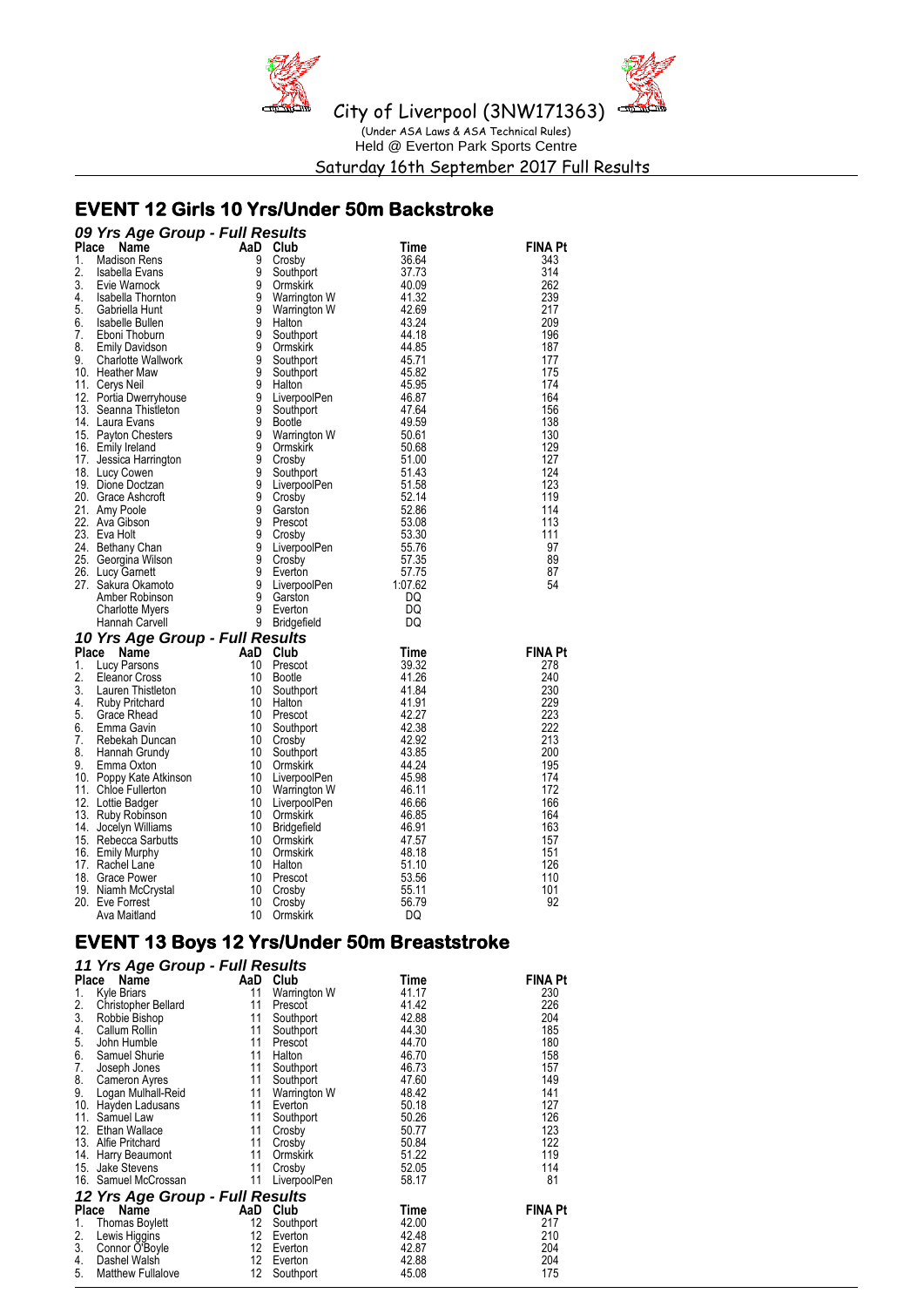



Held @ Everton Park Sports Centre

Saturday 16th September 2017 Full Results<br>12 Bridgefield<br>146

6. Ciaran Williams

### **EVENT 14 Girls 10 Yrs/Under 50m Butterfly**

#### *09 Yrs Age Group - Full Results* **Place Name AaD Club Time**<br> **AaD Club Time**<br> **FINA Pt**<br> **Place Name PRINA Pt**<br> **Place Name AaD Club Time**<br> **FINA Pt** 1. Isabella Evans 9 Southport 37.23 280 2. Madison Rens 9 Crosby 39.17 241 3. Gabriella Hunt 9 Warrington W 40.88<br>
Heather Maw 9 Southport 41.85 4. Heather Maw 9 Southport 41.85 197<br>
5. Jessica Cuff 9 Southport 42.41 189<br>
6. Harriet Rawlings 9 Southport 44.19 189<br>
7. Emily Davidson 9 Ormskirk 44.28 166 Southport 12.41<br>
1676 Harriet Rawlings 167<br>
Emily Davidson 167<br>
167<br>
168<br>
19 Ormskirk 144.28 Francis Rawlings 167 (167 Southport 144.19 167 167 168 Minutes)<br>
Emily Davidson 166 9 Ormskirk 144.28 166 7. Emily Davidson 9 Ormskirk 44.28 166 8. Isabelle Bullen 9 Halton 45.20 156 9. Seanna Thistleton 9 Southport 45.99 148 10. Laura Evans 9 Bootle 46.98 139 11. Payton Chesters 9 Warrington W 55.04 86 11. Payton Chesters **12. In the Contract Control of Contract Contract Contract Contract Contract Contract Contract Contract Contract Contract Contract Contract Contract Contract Contract Contract Contract Contract Contract** 13. Kerry Hennie 9 Warrington W 1:00.43 65 14. Zoe Bradshaw 9 Garston 1:02.17 60 15. Amy Li 9 Everton 1:02.95 58 Emily Ireland 9 Ormskirk Channel Box 19 Ormskirk Channel Box<br>Elenore Whitfield 9 Halton DQ Elenore Whitfield *10 Yrs Age Group - Full Results* **Place Name AaD Club Time FINA Pt**<br>
1. Lucy Parsons 10 Prescot 38.92 245<br>
2. Lauren Thistleton 10 Southport 40.32 221 1. Lucy Parsons 10 Prescot<br>
2. Lauren Thistleton 10 Southport 2. Lauren Thistleton 10 Southport 10.32 221<br>3. Ruby Pritchard 10 Halton 10 41.95 41.95 3. Ruby Pritchard 10 Halton 10 Halton 41.95 196<br>4. Eleanor Cross 10 Bootle 42.18 196 4. Eleanor Cross 10 Bootle 42.18 193 5. Chloe Fullerton 10 Warrington W 42.45 189<br>
6. Lottie Badger 10 LiverpoolPen 42.79 184 6. Lottie Badger 10 LiverpoolPen 42.79 184 7. Hannah Grundy 10 Southport 144.11 168<br>
8. Emma Gavin 10 Southport 144.49 164<br>
9. Eve Wolfendale 10 Warrington W 144.92 159<br>
10 Crosby 15.24 156 8. Emma Gavin (10 Southport 10 44.49)<br>
9. Eve Wolfendale (10 10 Warrington W 44.92<br>
10 Crosby (10 45.24 Eve Wolfendale **10** Warrington W 44.92<br>Maisie Stevens 10 Crosby 45.24 10. Maisie Stevens 10 Crosby 45.24 156 11. Hollie Jenkins 10 Everton 16.45.49 153<br>
12. Hannah Forsyth 10 Halton 16.81 150<br>
13. Emily Rooney 10 Everton 16.56 143 12. Hannah Forsyth 10 Halton 10 + 45.81 150<br>13. Emily Rooney 10 10 Everton 145.56 143 13. Emily Rooney 10 Everton 10 Forton 46.56 143<br>
Rebekah Duncan 10 Crosby 11 46.79 141 14. Rebekah Duncan 10 Crosby 46.79 141 15. Bridie Love 10 Garston 46.88 140 11. Gabriella Westbury 10 Crosby 11. 47.40<br>11. Gabriella Westbury 11. 10. Grmskirk 11. 48.84 16. Gabriella Wesu<br>17. Holly Standing

## **EVENT 15 Boys 10 Yrs/Under 50m Butterfly**

|       | 09 Yrs Age Group - Full Results |     |              |         |                |  |  |  |
|-------|---------------------------------|-----|--------------|---------|----------------|--|--|--|
|       | Place<br>Name                   | AaD | Club         | Time    | <b>FINA Pt</b> |  |  |  |
| 1.    | Samuel Hyland                   | 9   | Halton       | 42.14   | 138            |  |  |  |
| 2.    | Zein Mukhtar                    | 9   | Crosby       | 47.60   | 96             |  |  |  |
| 3.    | <b>Thomas Foster</b>            | 9   | Southport    | 49.17   | 87             |  |  |  |
| 4.    | Steven McKenzie                 | 9   | Crosby       | 49.52   | 85             |  |  |  |
| 5.    | Ayman Awsaf Hossain             | 9   | Everton      | 52.65   | 70             |  |  |  |
|       | 10 Yrs Age Group - Full Results |     |              |         |                |  |  |  |
| Place | <b>Name</b>                     | AaD | Club         | Time    | <b>FINA Pt</b> |  |  |  |
| 1.    | George Sutton                   | 10  | Southport    | 39.51   | 167            |  |  |  |
| 2.    | Luke Curnyn                     | 10  | LiverpoolPen | 39.66   | 166            |  |  |  |
| 3.    | Jamie Lawler                    | 10  | Warrington W | 42.40   | 135            |  |  |  |
| 4.    | <b>Andrew Clavis</b>            | 10  | LiverpoolPen | 42.61   | 133            |  |  |  |
| 5.    | <b>Thomas Simon</b>             | 10  | Bridgefield  | 46.67   | 101            |  |  |  |
| 6.    | Sean Flanagan                   | 10  | Crosby       | 47.03   | 99             |  |  |  |
| 7.    | Alex Blackburn                  | 10  | Everton      | 50.15   | 82             |  |  |  |
| 8.    | Liam O Rourke                   | 10  | Everton      | 52.61   | 71             |  |  |  |
| 9.    | <b>Ryan Dunleavy</b>            | 10  | Everton      | 1:04.39 | 38             |  |  |  |
|       | James Rogers                    | 10  | Crosby       | DQ      |                |  |  |  |

### **EVENT 16 Womens 12 /Under 100m Medley Team**

| <b>Full Results</b><br>A.G<br><b>Place</b><br>Name |                |  | Club       | Time    |
|----------------------------------------------------|----------------|--|------------|---------|
| 1.                                                 | Southport SC A |  | Southport  | 1:11.85 |
| 2.                                                 | Everton        |  | Everton    | 1:12.35 |
| 3.                                                 | LivPenguin     |  | LivPenguin | 1:12.36 |
| 4.                                                 | Crosby         |  | Crosby     | 1:14.86 |
| 5.                                                 | Prescot        |  | Prescot    | 1:16.55 |
| 6.                                                 | Southport SC B |  | Southport  | 1:16.58 |

### **EVENT 17 Mens 12 Yrs/Under 100m Medley Team**

Full Results

|    | טווטטטווייט<br>Place Name | A.G Club  | Time    |
|----|---------------------------|-----------|---------|
|    | 1. Southport SC A         | Southport | 1:13.29 |
|    | 2. Southport SC B         | Southport | 1:16.12 |
| 3. | Everton Swimming Assoc    | Everton   | 1:16.31 |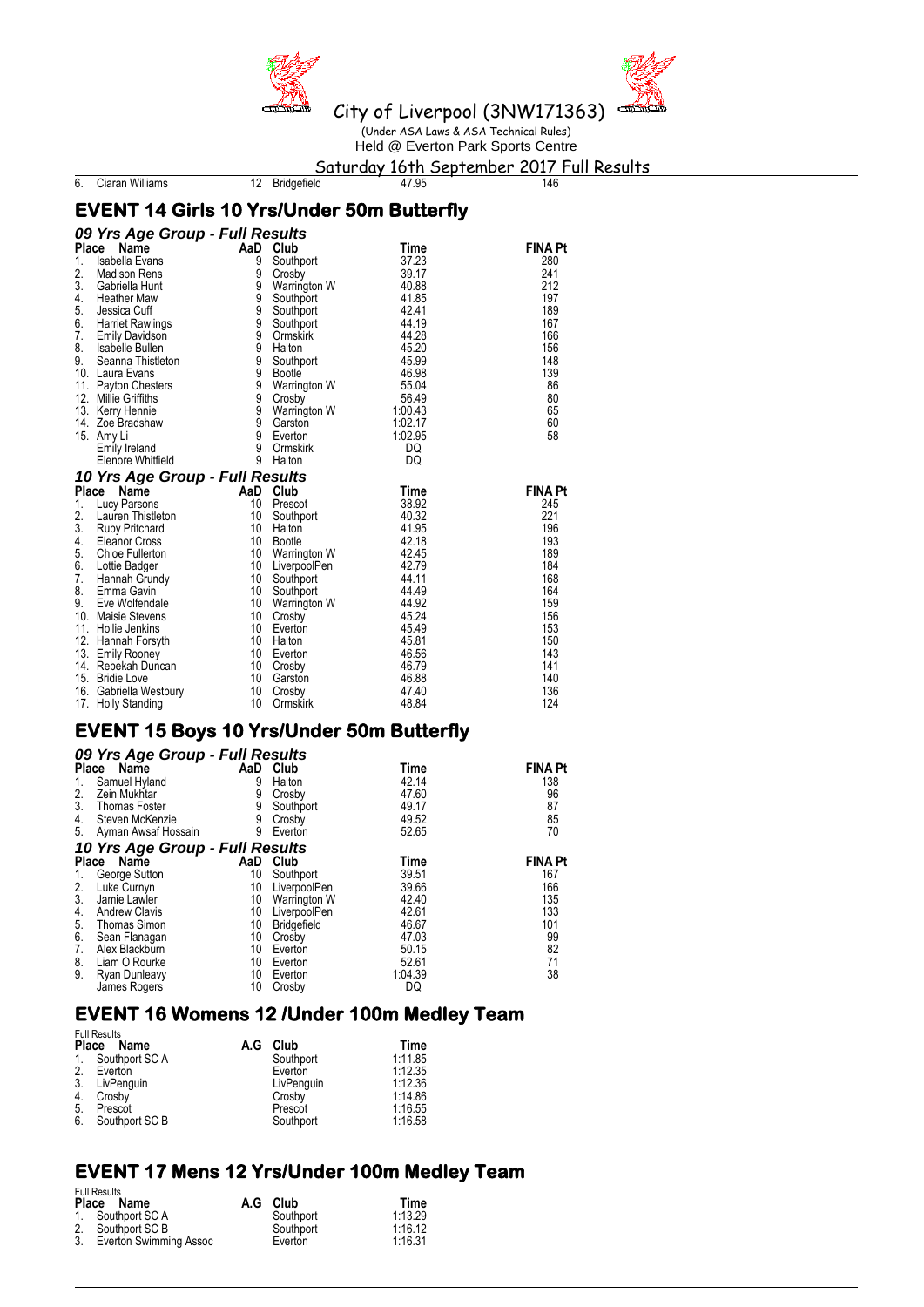



(Under ASA Laws & ASA Technical Rules) Held @ Everton Park Sports Centre Saturday 16th September 2017 Full Results

## **EVENT 18 Womens 10 Yrs/Under 100m Free.Team**

|    | <b>Full Results</b>       |     |                 |         |  |
|----|---------------------------|-----|-----------------|---------|--|
|    | Place Name                | A.G | Club            | Time    |  |
|    | 1. Crosby SC              |     | Crosby          | 1:07.12 |  |
|    | 2. Southport SC A         |     | Southport       | 1:08.44 |  |
|    | 3. Southport SC B         |     | Southport       | 1:12.30 |  |
| 4. | Ormskirk & District SC    |     | <b>Ormskirk</b> | 1:12.75 |  |
| 5. | Ormskirk & District SC    |     | Ormskirk        | 1:13.60 |  |
|    | 6. Prescot Swimming Club  |     | Prescot         | 1:15.35 |  |
| 7. | Liverpool Penguins SC     |     | LiverpoolPen    | 1:22.44 |  |
|    | 8. Everton Swimming Assoc |     | Everton         | 1:23.93 |  |

## **EVENT 19 Boys 12 Yrs/Under 200m Freestyle**

|          | 09 Yrs Age Group - Full Results          |          |                             |                    |                |                          |                          |                    |
|----------|------------------------------------------|----------|-----------------------------|--------------------|----------------|--------------------------|--------------------------|--------------------|
| Place    | Name                                     | AaD      | Club                        | Time               | <b>FINA Pt</b> | 50                       | 100                      | 150                |
| 1.       | Thomas Hilton                            | 9        | Warrington W                | 2:58.60            | 172            | 40.45                    | 1:27.05                  | 2:15.18            |
| 2.       | Dylan Foster                             | 9        | Southport                   | 3:01.47            | 164            | 38.94                    | $\overline{\phantom{a}}$ | 2:15.30            |
| 3.       | Samuel Hyland<br>Zach Roberts            | 9<br>9   | Halton<br>Prescot           | 3:10.32<br>3:18.27 | 142<br>125     | 44.05                    | 1:37.61                  | 2:32.77            |
| 4.<br>5. | Steven McKenzie                          | 9        | Crosby                      | 3:19.60            | 123            | 43.77                    | 1:37.39                  | 2:31.76            |
| 6.       | Swithin Samaradiwakara                   | 9        | Garston                     | 3:25.60            | 112            | 45.12                    | 1:38.06                  | 2:33.73            |
| 7.       | <b>Thomas Foster</b>                     | 9        | Southport                   | 3:27.02            | 110            | 46.71                    | 1:41.00                  | 2:35.53            |
| 8.       | George Daintith                          | 9        | Warrington W                | 3:27.13            | 110            | 46.61                    | 1:42.18                  | 2:35.09            |
| 9.       | Zein Mukhtar                             | 9        | Crosby                      | 3:30.06            | 105            | 45.15                    | 1:41.29                  | 2:36.42            |
|          | 10. Adam Rea                             | 9        | Ormskirk                    | 3:39.96            | 92             |                          |                          |                    |
|          | 11. Isaac Chow                           | 9        | Everton                     | 3:41.32            | 90             | 45.12                    | 1:41.66                  | 2:40.94            |
|          | 12. Mason Gallacher                      | 9        | LiverpoolPen                | 3:59.68            | 71             | 52.22                    | 1:58.25                  | 3:04.31            |
|          | 13. Aaron Alty                           | 9        | Ormskirk                    | 4:11.84            | 61             | 52.18                    | 1:58.83                  | 3:06.27            |
|          | <b>Finley Haigh</b>                      |          | 9 Everton                   | DQ                 |                |                          |                          |                    |
|          | 10 Yrs Age Group - Full Results<br>Place |          | AaD Club                    | Time               | <b>FINA Pt</b> | 50                       | 100                      | 150                |
| 1.       | Name<br>Jamie Lawler                     | 10       | Warrington W                | 2:40.57            | 237            | 36.77                    | 1:17.00                  | 1:59.27            |
| 2.       | Samuel Morgan                            | 10       | Southport                   | 2:42.21            | 229            | 37.69                    | 1:19.32                  | 2:02.38            |
| 3.       | Nikolai Pitera                           | 10       | Southport                   | 2:45.18            | 217            | 37.71                    | 1:20.37                  | 2:04.11            |
| 4.       | George Sutton                            | 10       | Southport                   | 2:53.02            | 189            | 39.54                    | 1:25.48                  | 2:11.11            |
| 5.       | Luke Curnyn                              | 10       | LiverpoolPen                | 2:53.75            | 187            | 37.91                    | 1:22.66                  | 2:09.63            |
| 6.       | Joel Thompson                            | 10       | Southport                   | 2:56.11            | 179            | 38.13                    | 1:24.21                  | 2:10.19            |
| 7.       | Sean Flanagan                            | 10       | Crosby                      | 2:57.60            | 175            | 40.00                    | 1:26.52                  | 2:14.84            |
| 8.       | Darcy Walsh                              | 10       | Everton                     | 3:01.04            | 165            | 42.86                    | 1:30.47                  | 2:17.09            |
| 9.       | <b>Ryan Lewis</b>                        | 10       | Ormskirk                    | 3:08.68            | 146            | 42.35                    | 1:29.77                  | 2:19.10            |
|          | 10. Sonny Walsh                          | 10       | Everton                     | 3:10.22            | 142            | 42.34                    | 1:31.79                  | 2:21.74            |
|          | 11. Max Harvey                           | 10       | LiverpoolPen                | 3:14.04            | 134            | 42.59                    | 1:31.45<br>1:31.87       | 2:24.13<br>2:24.76 |
|          | 12. Evan Rostron<br>13. Lennon Kelly     | 10       | Ormskirk<br>10 LiverpoolPen | 3:15.96<br>3:18.63 | 130<br>125     | 42.88<br>43.65           | 1:35.30                  | 2:30.19            |
|          | 14. Benjamin Paul                        | 10       | Ormskirk                    | 3:20.16            | 122            | 41.95                    | 1:34.76                  | 2:30.33            |
|          | 15. Niall Lynch                          | 10       | Southport                   | 3:24.39            | 114            | 44.91                    | 1:39.07                  | 2:35.92            |
|          | 16. George Owens                         | 10       | Garston                     | 3:38.19            | 94             | 44.74                    | 1:43.32                  | 2:45.16            |
|          | 17. Ryan Dunleavy                        | 10       | Everton                     | 3:50.65            | 79             | 48.35                    | 1:47.63                  | 2:49.84            |
|          | 18. Liam O Rourke                        |          | 10 Everton                  | 3:56.05            | 74             | $\overline{\phantom{a}}$ |                          |                    |
|          | 11 Yrs Age Group - Full Results          |          |                             |                    |                |                          |                          |                    |
|          | Place Name                               | AaD      | Club                        | Time               | <b>FINA Pt</b> | 50                       | 100                      | 150                |
| 1.       | <b>Kyle Briars</b>                       | 11       | Warrington W                | 2:29.24            | 295            | 35.59                    | 1:13.77                  | 1:52.42            |
| 2.       | Callum Rollin                            | 11       | Southport                   | 2:30.34            | 288            | 34.37                    | 1:13.01                  | 1:52.50            |
| 3.       | Robbie Bishop                            | 11       | Southport                   | 2:33.02            | 273            | 34.71                    | 1:13.85                  | 1:54.17            |
| 4.<br>5. | Jack Moss                                | 11<br>11 | Warrington W                | 2:36.46<br>2:41.65 | 256<br>232     | 36.81<br>35.40           | 1:17.51<br>1:17.21       | 1:57.72<br>1:59.98 |
| 6.       | Samuel Shurie<br>Owen Salla              | 11       | Halton<br>Southport         | 2:46.33            | 213            | 37.19                    | 1:19.85                  | 2:04.88            |
| 7.       | <b>Christopher Bellard</b>               | 11       | Prescot                     | 2:48.24            | 206            | 38.39                    | 1:21.64                  | 2:05.29            |
| 8.       | Hayden Ladusans                          | 11       | Everton                     | 2:50.75            | 197            | 38.33                    | 1:23.20                  | 2:09.24            |
| 9.       | David Li                                 | 11       | Everton                     | 2:50.93            | 196            | 37.77                    | 1:22.40                  | 2:08.72            |
|          | 10. Samuel Law                           | 11       | Southport                   | 2:52.31            | 191            | 38.55                    | 1:22.05                  | 2:07.06            |
|          | 11. Eric Byrne                           | 11       | Garston                     | 2:53.61            | 187            | 37.48                    | 1:22.37                  | 2:09.08            |
|          | 12. Daniel Hilton                        | 11       | Warrington W                | 2:54.60            | 184            | 39.13                    | 1:24.21                  | 2:09.83            |
|          | 13. Abdelrahman Farag                    | 11       | Warrington W                | 2:57.50            | 175            | 40.82                    | 1:28.28                  | 2:14.19            |
|          | 14. John Humble                          | 11       | Prescot                     | 2:57.87            | 174            | 38.69                    | 1:26.32                  | 2:13.75            |
|          | 15. Samuel McCrossan<br>16. Joseph Jones | 11<br>11 | LiverpoolPen                | 2:58.09<br>3:00.77 | 173<br>166     | 40.59<br>40.73           | 1:26.15<br>1:27.13       | 2:13.80<br>2:13.65 |
|          | 17. Harry Beaumont                       | 11       | Southport<br>Ormskirk       | 3:04.30            | 156            | 41.65                    | 1:29.87                  | 2:18.31            |
|          | 18. Alfie Pritchard                      | 11       | Crosby                      | 3:06.69            | 150            | 39.72                    | 1:28.01                  | 2:18.48            |
|          | 19. Cameron Ayres                        | 11       | Southport                   | 3:12.12            | 138            | 43.41                    | 1:31.82                  | 2:22.51            |
|          | 20. Harry Makin                          | 11       | Ormskirk                    | 3:21.04            | 120            | 43.72                    | 1:35.39                  | 2:29.45            |
|          | 21. Joseph Barnes                        | 11       | Crosby                      | 3:28.42            | 108            | 45.20                    | 1:39.80                  | 2:36.51            |
|          | 12 Yrs Age Group - Full Results          |          |                             |                    |                |                          |                          |                    |
|          | Place Name                               |          | AaD Club                    | <b>Time</b>        | <b>FINA Pt</b> | 50                       | 100                      | 150                |
| 1.       | <b>Oliver Sutcliffe</b>                  | 12       | Warrington W                | 2:28.39            | 300            | 33.98                    | 1:12.30                  | 1:52.58            |
| 2.       | <b>Thomas Boylett</b>                    | 12       | Southport                   | 2:29.74            | 292            | 33.49                    | 1:11.05                  | 1:50.79            |
| 3.       | <b>Matthew Fullalove</b>                 | 12       | Southport                   | 2:35.69            | 260            | 35.92                    | 1:16.69                  | 1:58.18            |
| 4.       | <b>Charlie Whittaker</b>                 | 12       | <b>Bootle</b>               | 2:35.91            | 258            | 36.88                    | 1:18.16                  | 1:59.34            |
| 5.<br>6. | Sam Jackson<br>Dashel Walsh              | 12<br>12 | Southport<br>Everton        | 2:47.38<br>2:57.24 | 209<br>176     | 36.32<br>38.74           | 1:19.10<br>1:23.42       | 2:04.02<br>2:11.77 |
| 7.       | Daniel Ruddock                           |          | 12 Bootle                   | 3:00.19            | 167            | 38.22                    | 1:24.58                  | 2:12.89            |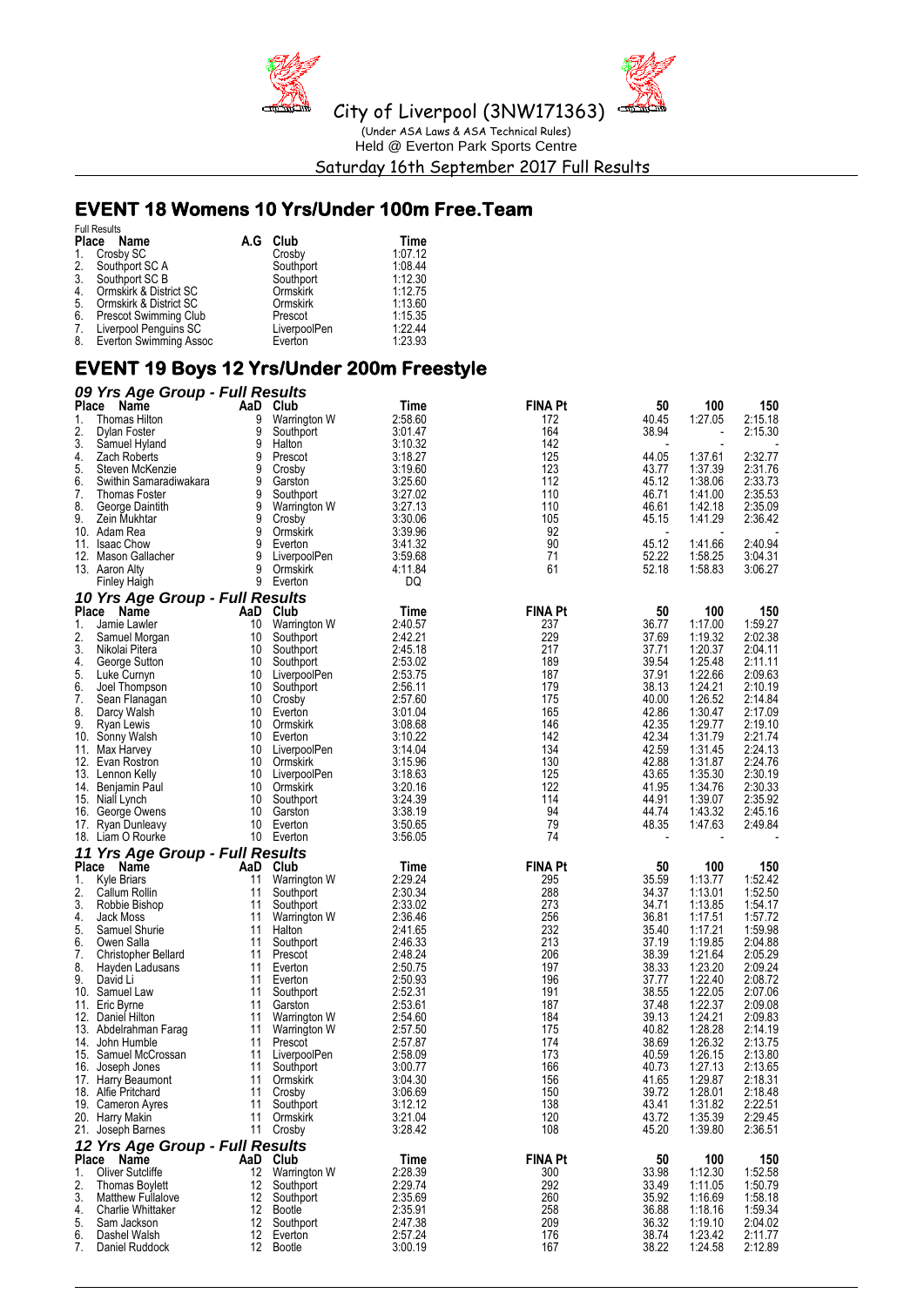

## **EVENT 20 Girls 12 Yrs/Under 50m Butterfly**

|              | 11 Yrs Age Group - Full Results |                 |                    |             |                |
|--------------|---------------------------------|-----------------|--------------------|-------------|----------------|
|              | Place<br><b>Name</b>            | AaD Club        |                    | Time        | <b>FINA Pt</b> |
| 1.           | Elise Bruns                     | 11              | LiverpoolPen       | 35.31       | 329            |
| 2.           | Connie Bowers                   | 11              | Prescot            | 35.43       | 325            |
| 3.           | Jessica Pennifold               | 11              | Southport          | 35.53       | 323            |
| 4.           | Sianna Rens                     | 11              | Crosby             | 35.59       | 321            |
| 5.           | <b>Isobel Dowd</b>              | 11              | Everton            | 35.81       | 315            |
| 6.           | Eve Schofield                   | 11              | Garston            | 36.11       | 307            |
| 7.           | Hannah Neave                    | 11              | Southport          | 36.60       | 295            |
| 8.           | Grace Rooney                    | 11              | Everton            | 36.91       | 288            |
| 9.           | Hannah Laughton                 | 11              | Warrington W       | 37.40       | 277            |
|              | 10. Hannah Canty                | 11              | Southport          | 37.46       | 275            |
|              | 11. Elizabeth Cooney            | 11              | <b>Bridgefield</b> | 39.76       | 230            |
|              | 12. Anna O'Brien                | 11              | LiverpoolPen       | 39.77       | 230            |
| 13.          | Jessica Waring                  | 11              | Prescot            | 40.03       | 225            |
| 14.          | Francesca Olchowski             | 11              | Everton            | 41.61       | 201            |
|              | 15. Lacey McKeown               | 11              | <b>Bootle</b>      | 43.87       | 171            |
|              | 16. Beatrice Trevor             | 11              | Warrington W       | 46.03       | 148            |
|              | 17. Eleni Xynarianos            | 11              | <b>Bridgefield</b> | 50.12       | 115            |
|              | Inaaya Ali                      | 11              | Ormskirk           | DQ          |                |
|              | <b>Hollie Cooper</b>            | 11              | Crosby             | DQ          |                |
|              | Niamh Porter                    | 11              | <b>Bridgefield</b> | DQ          |                |
|              | 12 Yrs Age Group - Full Results |                 |                    |             |                |
| <b>Place</b> | Name                            | AaD             | Club               | <b>Time</b> | <b>FINA Pt</b> |
| 1.           | Izobel Roberts                  | 12              | Everton            | 33.74       | 377            |
| 2.           | <b>Ellie Hughes</b>             | 12              | LiverpoolPen       | 33.83       | 374            |
| 3.           | Leah Galligan                   | 12              | Halton             | 34.34       | 357            |
| 4.           | Charlotte Winstanley            | 12 <sup>°</sup> | Southport          | 36.00       | 310            |
| 5.           | Rebecca Bamber                  | 12              | Southport          | 38.08       | 262            |
| 6.           | Isabella Fox                    | 12 <sup>2</sup> | Crosby             | 38.11       | 261            |
| 7.           | Maisie Gibson                   | 12              | Prescot            | 39.09       | 242            |
| 8.           | <b>Emily McBrion</b>            | 12              | Crosby             | 39.80       | 229            |
| 9.           | Shauna Thoburn                  | 12              | Southport          | 40.66       | 215            |
|              | 10. Nell Phillips               | 12              | Crosby             | 41.03       | 209            |
| 11.          | Nethuli Saram                   | 12              | Hoylake            | 42.19       | 192            |
| 11.          | Jodie Collier                   | 12              | Garston            | 42.19       | 192            |
| 13.          | Lucy Standing                   | 12              | Ormskirk           | 44.18       | 168            |
|              | 14. Grace Windsor               | 12              | Crosby             | 47.49       | 135            |
|              |                                 |                 |                    |             |                |

# **EVENT 21 Boys 12 Yrs/Under 50m Backstroke**

|     | 11 Yrs Age Group - Full Results |                 |                    |       |                |
|-----|---------------------------------|-----------------|--------------------|-------|----------------|
|     | Place<br>Name                   |                 | AaD Club           | Time  | <b>FINA Pt</b> |
| 1.  | Samuel Shurie                   | 11              | Halton             | 38.29 | 195            |
| 2.  | Samuel Law                      | 11              | Southport          | 40.35 | 166            |
| 3.  | Jack Moss                       | 11              | Warrington W       | 40.45 | 165            |
| 4.  | Sean Skelly                     | 11              | Ormskirk           | 40.89 | 160            |
| 5.  | Eric Byrne                      | 11              | Garston            | 41.20 | 156            |
| 6.  | Owen Salla                      | 11              | Southport          | 41.94 | 148            |
| 7.  | <b>Daniel Dewhurst</b>          | 11              | Ormskirk           | 42.68 | 141            |
| 8.  | John Humble                     | 11              | Prescot            | 43.61 | 132            |
| 9.  | David Li                        | 11              | Everton            | 44.23 | 126            |
|     | 10. Daniel Brocken              | 11              | <b>Bridgefield</b> | 44.56 | 123            |
| 11. | <b>Jake Stevens</b>             | 11              | Crosby             | 45.16 | 119            |
| 12. | Alfie Pritchard                 | 11              | Crosby             | 46.10 | 111            |
| 13. | Daniel Hilton                   | 11              | Warrington W       | 46.56 | 108            |
|     | 14. Samuel McCrossan            | 11              | LiverpoolPen       | 46.93 | 106            |
|     | 15. Abdelrahman Farag           | 11              | Warrington W       | 47.07 | 105            |
|     | 16. Joseph Jones                | 11              | Southport          | 48.02 | 99             |
| 17. | Hayden Ladusans                 | 11              | Everton            | 48.61 | 95             |
|     | 18. Harry Makin                 | 11              | Ormskirk           | 50.66 | 84             |
|     | 12 Yrs Age Group - Full Results |                 |                    |       |                |
|     | Place<br>Name                   | AaD             | Club               | Time  | <b>FINA Pt</b> |
| 1.  | <b>Oliver Sutcliffe</b>         | 12              | Warrington W       | 35.74 | 240            |
| 2.  | Charlie Whittaker               | 12              | <b>Bootle</b>      | 38.44 | 193            |
| 3.  | Connor O'Boyle                  | 12              | Everton            | 38.91 | 186            |
| 4.  | Jason Evans                     | 12              | Garston            | 39.65 | 175            |
| 5.  | Dashel Walsh                    | 12              | Everton            | 40.15 | 169            |
| 6.  | <b>Matthew Fullalove</b>        | 12 <sup>°</sup> | Southport          | 40.91 | 160            |
| 7.  | Daniel Ruddock                  | 12 <sup>°</sup> | Bootle             | 41.99 | 148            |
| 8.  | George Spence                   | 12              | Crosby             | 42.18 | 146            |
| 9.  | <b>Matthew Dagnall</b>          | 12              | Ormskirk           | 42.44 | 143            |
|     | 10. Ciaran Williams             | 12              | <b>Bridgefield</b> | 43.05 | 137            |
|     | 11. Lewis Higgins               | 12              | Everton            | 44.15 | 127            |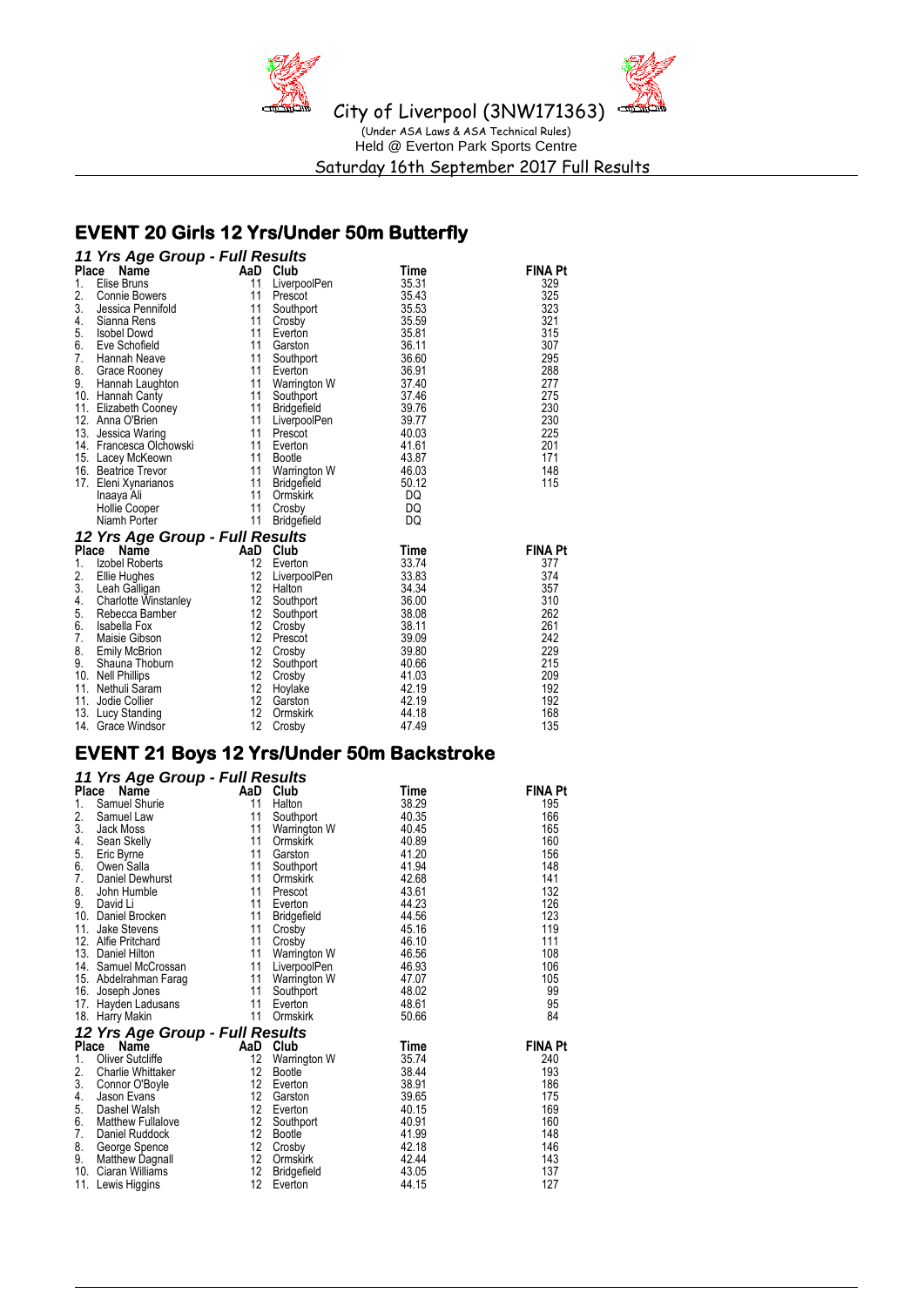

## **EVENT 22 Girls 12 Yrs/Under 50m Breaststroke**

|              | 11 Yrs Age Group - Full Results                                                 |                       |                         |                |                |
|--------------|---------------------------------------------------------------------------------|-----------------------|-------------------------|----------------|----------------|
| <b>Place</b> | Name                                                                            | AaD                   | Club                    | <b>Time</b>    | <b>FINA Pt</b> |
|              | ranelle Cornell<br>2. – Ashlyn Warnock<br>3. – Eve Schofield                    | 11                    | Everton                 | 40.75          | 353            |
|              |                                                                                 | 11                    | Ormskirk                | 41.06          | 345            |
|              |                                                                                 | 11                    | Garston                 | 41.47          | 334            |
| 4.           | Samantha Harrington<br>Anna O'Brien                                             | 11                    | Crosby                  | 43.17          | 296            |
|              | 5. Anna O'Brien                                                                 | 11                    | LiverpoolPen            | 43.46          | 291            |
| 6.           | Elizabeth Cooney<br>Elise Bruns                                                 | 11                    | <b>Bridgefield</b>      | 43.47          | 290            |
| 7.           | Elise Bruns                                                                     | 11                    | LiverpoolPen            | 43.68          | 286            |
| 8.           | <b>Isobel Dowd</b>                                                              | 11                    | Everton                 | 43.74          | 285            |
| 9.           | Hannah Neave                                                                    | 11                    | Southport               | 43.79          | 284            |
|              | 10. Beatrice Trevor                                                             | 11                    | Warrington W            | 44.38          | 273            |
|              | 11. Layla Prince                                                                | 11                    | Garston                 | 44.95          | 263            |
|              | 12. Hannah Canty                                                                | 11                    | Southport               | 45.03          | 261            |
|              | 13. Eliza Radclyffe                                                             | 11                    | LiverpoolPen            | 45.89          | 247            |
|              | 14. Hollie Cooper                                                               | 11                    | Crosby                  | 46.10          | 243            |
|              | 15. Hannah Rusk                                                                 | 11                    | Prescot                 | 46.20          | 242            |
|              | 16. Niamh Porter                                                                | 11                    | <b>Bridgefield</b>      | 46.22          | 241            |
|              | 17. Hannah Laughton                                                             | 11                    | Warrington W<br>Everton | 46.31          | 240            |
|              | 18. Francesca Olchowski                                                         | 11                    | Everton                 | 46.47          | 238            |
|              | 19. Jessica Waring                                                              | 11                    | Prescot                 | 46.60          | 236            |
|              | 20. Grace Rooney                                                                |                       | 11 Everton              | 46.97          | 230            |
|              | 21. Lucy McKenzie                                                               | 11                    | Crosby                  | 47.53          | 222            |
|              |                                                                                 | 11                    | Bridgefield             | 49.61          | 195            |
|              |                                                                                 | 11                    | Garston                 | 49.85          | 192            |
|              |                                                                                 | 11                    | LiverpoolPen            | 50.93          | 180            |
|              | 25. Lucia Rodriguez O'Brie                                                      |                       | 11 Bridgefield          | 51.73          | 172            |
|              | 12 Yrs Age Group - Full Results                                                 |                       |                         |                |                |
|              | Place<br>Name                                                                   | AaD Club<br>12 Fvertr |                         | Time           | <b>FINA Pt</b> |
| 1.           | Eve Catterall                                                                   |                       | Everton                 | 40.63          | 356            |
| 2.           | Rebecca Bamber<br>2. Repecta Daniso.<br>3. Charlotte Winstanley<br>19095. Lange | 12                    | Southport               | 40.79          | 351            |
|              |                                                                                 | 12                    | Southport               | 42.04          | 321            |
|              |                                                                                 | 12                    | Warrington W            | 43.20          | 296            |
| 5.           | Avian Dennis                                                                    | 12<br>12              | Southport               | 43.29          | 294            |
| 6.<br>7.     | Meghan Sandhu-Ellard                                                            | 12                    | LiverpoolPen            | 43.44<br>44.40 | 291<br>272     |
| 8.           | Josephine Flanagan                                                              | 12                    | Everton                 | 44.46          | 271            |
| 9.           | Natasha Gayter<br>Christy Jenkins                                               | 12                    | Warrington W<br>Everton | 44.48          | 271            |
|              | 10. Nethuli Saram                                                               | 12                    |                         | 47.38          | 224            |
|              | 11. Emily McBrion                                                               | 12                    | Hoylake<br>Crosby       | 47.75          | 219            |
|              | 12. Shauna Thoburn                                                              | 12                    | Southport               | 48.22          | 213            |
|              | 13. Lucy Standing                                                               | 12                    | Ormskirk                | 50.59          | 184            |
|              | 14. Molly Johnstone                                                             | 12                    | Hoylake                 | 51.90          | 170            |
|              | 15. Grace Marley                                                                | 12                    | Everton                 | 54.65          | 146            |

# **EVENT 23 Boys 12 Yrs/Under 200m Backstroke**

|              | 09 Yrs Age Group - Full Results     |     |                    |         |                |       |         |         |
|--------------|-------------------------------------|-----|--------------------|---------|----------------|-------|---------|---------|
| <b>Place</b> | Name                                | AaD | Club               | Time    | <b>FINA Pt</b> | 50    | 100     | 150     |
| 1.           | Zach Roberts                        | 9   | Prescot            | 3:22.17 | 142            | 48.16 | 1:41.26 | 2:36.23 |
| 2.           | Dylan Foster                        | 9   | Southport          | 3:25.30 | 136            | 47.95 | 1:40.24 |         |
| 3.           | Zein Mukhtar                        | 9   | Crosby             | 3:30.57 | 126            | 50.50 | 1:45.89 | 2:39.93 |
|              | Ayman Awsaf Hossain                 | 9   | Everton            | DQ      |                |       |         |         |
|              | <b>Thomas Hilton</b>                | 9   | Warrington W       | DQ      |                |       |         |         |
|              | 10 Yrs Age Group - Full Results     |     |                    |         |                |       |         |         |
| <b>Place</b> | Name                                | AaD | Club               | Time    | <b>FINA Pt</b> | 50    | 100     | 150     |
| 1.           | Jamie Lawler                        | 10  | Warrington W       | 2:56.32 | 215            | 42.03 | 1:27.13 | 2:12.53 |
| 2.           | Nikolai Pitera                      | 10  | Southport          | 3:08.27 | 176            | 44.86 | 1:33.40 | 2:22.79 |
| 3.           | Darcy Walsh                         | 10  | Everton            | 3:16.84 | 154            | 48.32 | 1:39.81 | 2:30.45 |
| 4.           | Sonny Walsh                         | 10  | Everton            | 3:22.17 | 142            | 49.24 | 1:40.44 | 2:32.00 |
| 5.           | Sean Flanagan                       | 10  | Crosby             | 3:23.71 | 139            | 48.24 | 1:40.75 | 2:34.35 |
| 6.           | Benjamin Paul                       | 10  | Ormskirk           | 3:30.20 | 126            | 46.72 | 1:41.56 | 2:37.37 |
| 7.           | Lennon Kelly                        | 10  | LiverpoolPen       | 3:31.79 | 124            | 51.72 | 1:45.92 | 2:42.91 |
| 8.           | Max Harvey                          | 10  | LiverpoolPen       | 3:38.53 | 112            | 49.68 | 1:47.61 | 2:45.08 |
| 9.           | George Owens                        | 10  | Garston            | 4:16.41 | 69             | 58.23 | 2:03.45 | 3:12.70 |
|              | Joel Thompson                       | 10  | Southport          | DQ      |                |       |         |         |
| 11           | <b>Yrs Age Group - Full Results</b> |     |                    |         |                |       |         |         |
| <b>Place</b> | Name                                | AaD | Club               | Time    | <b>FINA Pt</b> | 50    | 100     | 150     |
| 1.           | Kyle Briars                         | 11  | Warrington W       | 2:48.14 | 247            | 40.91 | 1:23.44 | 2:06.79 |
| 2.           | Callum Rollin                       | 11  | Southport          | 2:49.86 | 240            | 41.30 | 1:25.11 | 2:08.83 |
| 3.           | Robbie Bishop                       | 11  | Southport          | 2:52.35 | 230            | 40.94 | 1:24.50 | 2:09.49 |
| 4.           | Jack Corden                         | 11  | Everton            | 2:54.74 | 220            | 40.21 | 1:24.85 | 2:11.17 |
| 5.           | Jack Moss                           | 11  | Warrington W       | 2:58.60 | 206            | 43.70 | 1:30.05 | 2:15.17 |
| 6.           | Samuel Shurie                       | 11  | Halton             | 2:59.04 | 205            | 40.67 | 1:27.04 | 2:14.51 |
| 7.           | Samuel Law                          | 11  | Southport          | 3:00.62 | 200            | 41.95 | 1:28.70 | 2:16.38 |
| 8.           | Eric Byrne                          | 11  | Garston            | 3:09.75 | 172            | 44.93 | 1:33.31 | 2:22.68 |
| 9.           | Owen Salla                          | 11  | Southport          | 3:16.41 | 155            | 45.90 | 1:36.25 | 2:27.46 |
| 10.          | John Humble                         | 11  | Prescot            | 3:24.08 | 138            | 48.18 | 1:40.23 | 2:34.21 |
| 11.          | <b>Daniel Dewhurst</b>              | 11  | Ormskirk           | 3:26.50 | 133            | 46.93 | 1:39.59 | 3:34.50 |
| 12.          | <b>Daniel Hilton</b>                | 11  | Warrington W       | 3:27.21 | 132            | 50.08 | 1:43.89 | 2:36.10 |
| 13.          | Daniel Brocken                      | 11  | <b>Bridgefield</b> | 3:27.92 | 131            |       |         | 2:33.02 |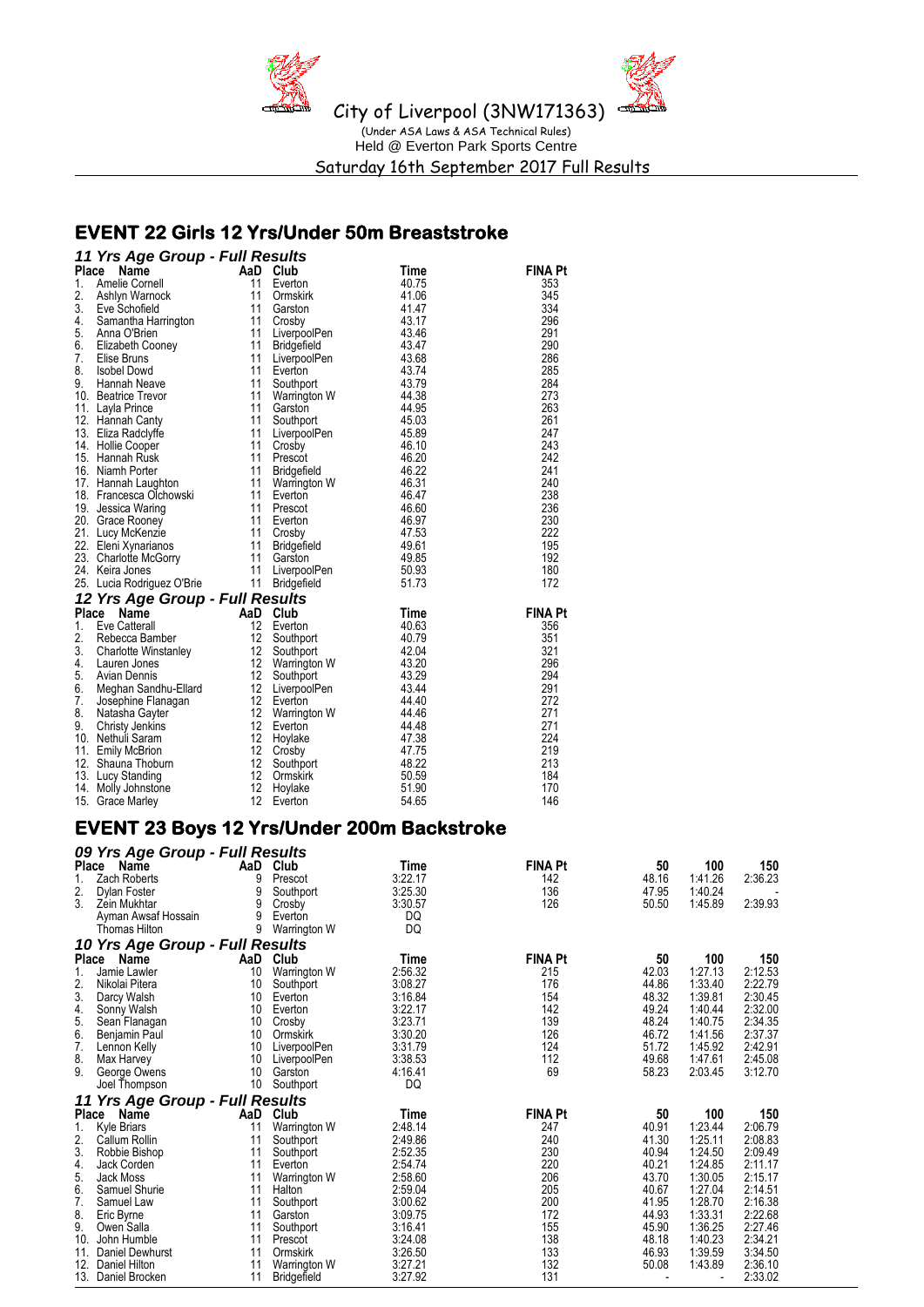



Held @ Everton Park Sports Centre

|                                                   |          |                               | Saturday 16th September 2017 Full Results          |                |                |                    |                    |  |
|---------------------------------------------------|----------|-------------------------------|----------------------------------------------------|----------------|----------------|--------------------|--------------------|--|
| 14. Samuel McCrossan<br>15. Harry Makin           | 11       | LiverpoolPen<br>11 Ormskirk   | 3:35.00<br>3:42.97                                 | 118<br>106     | 52.95          | 1:45.50<br>1:49.86 | 2:41.91<br>2:48.39 |  |
| 12 Yrs Age Group - Full Results                   |          |                               |                                                    |                |                |                    |                    |  |
| Place Name                                        |          | AaD Club                      | Time                                               | <b>FINA Pt</b> | 50             | 100                | 150                |  |
| 1.<br><b>Thomas Boylett</b>                       | 12       | Southport                     | 2:43.70                                            | 268            | 39.41          | 1:21.60            | 2:03.61            |  |
| 2.<br><b>Oliver Sutcliffe</b><br>3.               | 12       | Warrington W                  | 2:47.62                                            | 250            | 39.52          | 1:23.02            | 2:07.70            |  |
| Dashel Walsh<br>4.<br><b>Matthew Fullalove</b>    | 12<br>12 | Everton<br>Southport          | 2:58.97<br>2:59.94                                 | 205<br>202     | 41.87<br>42.10 | 1:27.09<br>1:28.28 | 2:13.63<br>2:14.87 |  |
| 5.<br>Jason Evans                                 | 12       | Garston                       | 3:11.66                                            | 167            | 43.70          | 1:33.47            | 2:26.05            |  |
| 6.<br>Daniel Ruddock                              | 12       | Bootle                        | 3:16.00                                            | 156            | 45.12          | 1:36.79            | 2:28.34            |  |
|                                                   |          |                               | <b>EVENT 24 Girls 12 Yrs/Under 200m Backstroke</b> |                |                |                    |                    |  |
| 09 Yrs Age Group - Full Results                   |          |                               |                                                    |                |                |                    |                    |  |
| Place Name                                        |          | AaD Club                      | Time                                               | <b>FINA Pt</b> | 50             | 100                | 150                |  |
| Isabella Evans<br>1.                              | 9        | Southport                     | 2:48.66                                            | 353            | 39.16          | 1:21.97            | 2:06.04            |  |
| 2.<br><b>Madison Rens</b><br>3.                   | 9<br>9   | Crosby                        | 2:54.05                                            | 321<br>259     | 40.45<br>44.02 | 1:25.75            | 2:12.28            |  |
| Evie Warnock<br>4.<br>Isabella Thornton           | 9        | Ormskirk<br>Warrington W      | 3:06.81<br>3:14.14                                 | 231            | 45.75          | 1:30.47<br>1:35.13 | 2:20.19<br>2:26.20 |  |
| 5.<br>Eboni Thoburn                               | 9        | Southport                     | 3:17.43                                            | 220            | 47.41          | 1:37.75            | 2:27.80            |  |
| 6.<br>Cerys Neil                                  | 9        | Halton                        | 3:28.59                                            | 186            | 47.13          | 1:39.29            | 2:34.57            |  |
| 7.<br><b>Charlotte Wallwork</b>                   | 9        | Southport                     | 3:31.54                                            | 179            | 49.63          | 1:43.41            | 2:38.63            |  |
| 8.<br>Isabelle Bullen                             | 9        | Halton                        | 3:37.00                                            | 165            |                |                    |                    |  |
| 9.<br>Hannah Carvell                              | 9<br>9   | <b>Bridgefield</b><br>Everton | 3:58.50<br>DQ                                      | 124            |                |                    |                    |  |
| Scarlett Ali<br>Jessica Cuff                      | 9        | Southport                     | DQ                                                 |                |                |                    |                    |  |
| Gabriella Hunt                                    | 9        | Warrington W                  | DQ                                                 |                |                |                    |                    |  |
| 10 Yrs Age Group - Full Results                   |          |                               |                                                    |                |                |                    |                    |  |
| Place Name                                        |          | AaD Club                      | Time                                               | <b>FINA Pt</b> | 50             | 100                | 150                |  |
| 1.<br>Lucy Parsons                                | 10       | Prescot                       | 2:59.33                                            | 293            | 42.77          | 1:28.35            | 2:14.73            |  |
| 2.<br>Grace Rhead                                 | 10       | Prescot                       | 3:04.26                                            | 270            | 43.60          | 1:30.41            | 2:17.53            |  |
| 3.<br>Maisie Stevens                              | 10       | Crosby                        | 3:16.26                                            | 224            | 46.24          | 1:35.52            | 2:26.46            |  |
| 4.<br>Rebecca Sarbutts                            | 10       | Ormskirk                      | 3:28.50                                            | 186            |                |                    |                    |  |
| 5.<br>Lottie Badger<br>6.                         | 10<br>10 | LiverpoolPen                  | 3:30.09                                            | 182<br>158     | 49.61          | 1:43.09            | 2:39.05            |  |
| Megan Lloyd<br>Hannah Grundy                      | 10       | Ormskirk<br>Southport         | 3:40.31<br>DQ                                      |                |                |                    |                    |  |
| Ruby Pritchard                                    | 10       | Halton                        | DQ                                                 |                |                |                    |                    |  |
| 11 Yrs Age Group - Full Results                   |          |                               |                                                    |                |                |                    |                    |  |
| Place Name                                        | AaD      | Club                          | Time                                               | <b>FINA Pt</b> | 50             | 100                | 150                |  |
| 1.<br>Jessica Pennifold                           | 11       | Southport                     | 2:50.11                                            | 344            | 41.01          | 1:24.37            | 2:07.62            |  |
| 2.<br>Elise Bruns                                 | 11       | LiverpoolPen                  | 2:50.51                                            | 341            | 40.76          | 1:24.96            | 2:08.94            |  |
| 3.<br>Amelie Cornell                              | 11       | Everton                       | 2:51.59                                            | 335            | 40.85          | 1:24.69            | 2:09.16            |  |
| 4.<br><b>Isobel Dowd</b>                          | 11       | Everton                       | 2:52.29                                            | 331            | 40.75          | 1:25.34            | 2:09.94            |  |
| 5.<br>Sianna Rens<br>6.<br>Hannah Rusk            | 11<br>11 | Crosby<br>Prescot             | 2:55.32<br>2:57.95                                 | 314<br>300     | 39.90<br>42.54 | 1:24.70<br>1:28.23 | 2:11.48<br>2:14.61 |  |
| 7.<br>Hannah Laughton                             | 11       | Warrington W                  | 2:58.13                                            | 299            | 41.81          | 1:28.35            | 2:15.05            |  |
| 8.<br><b>Connie Bowers</b>                        | 11       | Prescot                       | 2:58.45                                            | 298            | 42.89          | 1:29.50            | 2:15.83            |  |
| 9.<br>Ashlyn Warnock                              | 11       | Ormskirk                      | 2:59.94                                            | 290            | 43.42          | 1:29.98            | 2:16.79            |  |
| 10.<br>Samantha Harrington                        | 11       | Crosby                        | 3:01.12                                            | 285            | 42.02          | 1:27.81            | 2:15.49            |  |
| 11. Lucy McKenzie                                 | 11       | Crosby                        | 3:05.67                                            | 264<br>247     | 42.56<br>46.24 | 1:29.78<br>1:35.11 | 2:19.77            |  |
| 12.<br>Jessica Waring<br>13. Niamh Porter         | 11<br>11 | Prescot<br><b>Bridgefield</b> | 3:09.92<br>3:10.75                                 | 244            | 45.16          | 1:36.07            | 2:24.57<br>2:26.74 |  |
| 14. Layla Prince                                  | 11       | Garston                       | 3:13.27                                            | 234            | 46.82          | 1:37.28            | 2:26.15            |  |
| 15. Ruby Ali                                      | 11       | Everton                       | 3:20.21                                            | 211            | 45.23          | 1:36.99            | 2:28.97            |  |
| 16. Beatrice Trevor                               | 11       | Warrington W                  | 3:23.68                                            | 200            | 49.04          | 1:40.37            | 2:31.07            |  |
| 17. Lacey McKeown                                 | 11       | Bootle                        | 3:24.30                                            | 198            | 48.16          | 1:39.64            | 2:33.31            |  |
| 12 Yrs Age Group - Full Results                   |          |                               |                                                    |                |                |                    |                    |  |
| Place Name                                        |          | AaD Club                      | Time                                               | <b>FINA Pt</b> | 50             | 100                | 150                |  |
| 1.<br>Fiona Byrne                                 | 12       | Ormskirk                      | 2:47.93                                            | 357            | 40.42          | 1:24.35            | 2:07.21            |  |
| 2.<br>Izobel Roberts<br>3.<br><b>Ellie Hughes</b> | 12<br>12 | Everton<br>LiverpoolPen       | 2:48.72<br>2:51.91                                 | 352<br>333     | 40.79<br>41.68 | 1:24.14<br>1:26.11 | 2:07.61<br>2:10.05 |  |
| 4.<br>Leah Galligan                               | 12       | Halton                        | 2:52.58                                            | 329            | 44.98          | 1:27.75            | 2:11.03            |  |
| 5.<br>Eve Catterall                               | 12       | Everton                       | 2:52.94                                            | 327            | 41.27          | 1:25.75            | 2:10.24            |  |
| 6.<br>Josephine Flanagan                          | 12       | Everton                       | 2:55.92                                            | 311            | 40.30          | 1:25.79            | 2:12.00            |  |
| 7.<br>Maisie Gibson                               | 12       | Prescot                       | 2:56.30                                            | 309            | 42.13          | 1:26.85            | 2:13.25            |  |
| 8.<br>Isabella Fox                                | 12       | Crosby                        | 2:57.70                                            | 302            | 41.65          | 1:27.31            | 2:14.51            |  |
| 9.<br>Rachel Roxburgh<br>10. Lauren Jones         | 12<br>12 | LiverpoolPen<br>Warrington W  | 3:02.75<br>3:05.16                                 | 277<br>267     | 41.72<br>46.02 | 1:28.55<br>1:32.59 | 2:17.25<br>2:19.41 |  |
| 11. Jodie Collier                                 | 12       | Garston                       | 3:10.77                                            | 244            | 44.94          | 1:33.67            | 2:23.72            |  |
| 12. Grace Benson                                  | 12       | LiverpoolPen                  | 3:12.82                                            | 236            | 46.81          | 1:35.60            | 2:25.54            |  |
| 13. Meghan Sandhu-Ellard                          | 12       | LiverpoolPen                  | 3:17.34                                            | 220            | 44.54          | 1:35.51            | 2:29.27            |  |
| 14. Grace Marley                                  | 12       | Everton                       | 3:17.74                                            | 219            | 46.69          | 1:36.33            | 2:27.76            |  |
| Natasha Gayter                                    |          | 12 Warrington W               | DQ                                                 |                |                |                    |                    |  |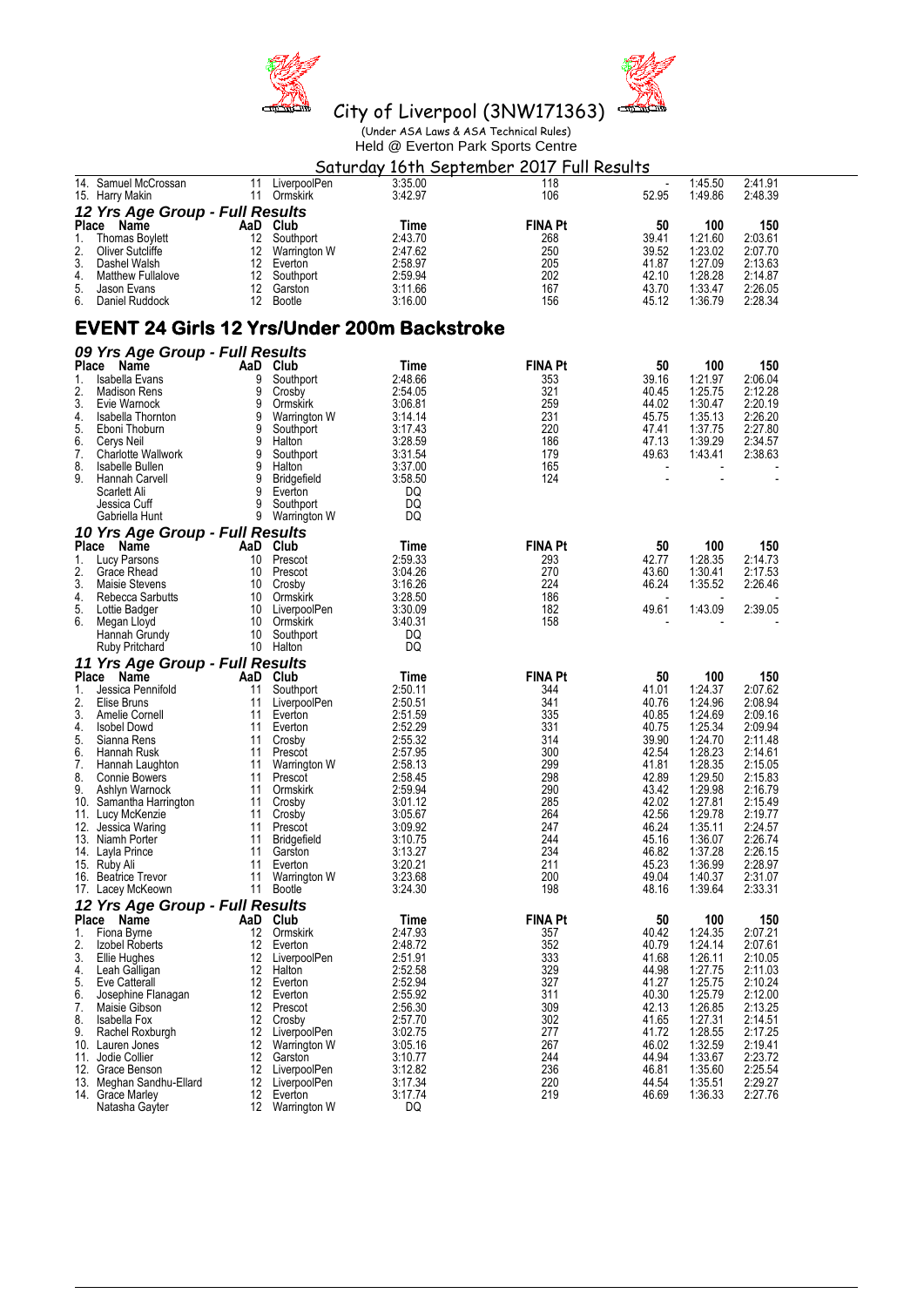



Held @ Everton Park Sports Centre

Saturday 16th September 2017 Full Results

## **EVENT 25 Boys 09 Yrs 100m IM**

|              | <b>Full Results</b>     |     |              |         |                |
|--------------|-------------------------|-----|--------------|---------|----------------|
| <b>Place</b> | Name                    | AaD | Club         | Time    | <b>FINA Pt</b> |
| 1.           | Samuel Hyland           | 9   | Halton       | 1:32.76 | 162            |
| 2.           | Dylan Foster            | 9   | Southport    | 1:33.29 | 160            |
| 3.           | <b>Thomas Hilton</b>    | 9   | Warrington W | 1:33.40 | 159            |
| 4.           | Steven McKenzie         | 9   | Crosby       | 1:39.46 | 132            |
| 5.           | Zach Roberts            | 9   | Prescot      | 1:43.15 | 118            |
| 6.           | Zein Mukhtar            | 9   | Crosby       | 1:43.62 | 116            |
| 7.           | Adam Rea                | 9   | Ormskirk     | 1:48.48 | 101            |
| 8.           | Swithin Samaradiwakara  | 9   | Garston      | 1:49.02 | 100            |
| 9.           | <b>Isaac Chow</b>       | 9   | Everton      | 1:51.52 | 93             |
|              | 10. Ayman Awsaf Hossain | 9   | Everton      | 1:51.69 | 93             |
| 11.          | Mason Gallacher         | 9   | LiverpoolPen | 1:52.87 | 90             |
|              | 12. Thomas Foster       | 9   | Southport    | 1:53.11 | 89             |
|              | 13. Finley Haigh        | 9   | Everton      | 1:57.58 | 79             |
| 14.          | George Daintith         | 9   | Warrington W | 1:57.63 | 79             |
|              | Daniel Babu             | 9   | Everton      | DQ      |                |
|              | Aaron Alty              | 9   | Ormskirk     | DQ      |                |
|              | Tanav Jasavanth         | 9   | Everton      | DQ      |                |

### **EVENT 26 Girls 09 Yrs 100m IM**

| <b>Full Results</b><br><b>Place</b><br>Name | AaD | Club         | Time    | <b>FINA Pt</b> |
|---------------------------------------------|-----|--------------|---------|----------------|
| 1.<br><b>Madison Rens</b>                   | 9   | Crosby       | 1:20.88 | 343            |
| 2.<br>Isabella Evans                        | 9   | Southport    | 1:22.00 | 330            |
| 3.<br>Evie Warnock                          | 9   | Ormskirk     | 1:29.45 | 254            |
| 4.<br>Gabriella Hunt                        | 9   | Warrington W | 1:33.07 | 225            |
| 5.<br>Isabella Thornton                     | 9   | Warrington W | 1:35.16 | 211            |
| 6.<br><b>Heather Maw</b>                    | 9   | Southport    | 1:35.71 | 207            |
| 7.<br>Eboni Thoburn                         | 9   | Southport    | 1:36.34 | 203            |
| 8.<br>Jessica Cuff                          | 9   | Southport    | 1:38.14 | 192            |
| 9.<br><b>Emily Davidson</b>                 | 9   | Ormskirk     | 1:38.68 | 189            |
| 10. Hannah Bamber                           | 9   | Southport    | 1:41.68 | 173            |
| 11. Laura Evans                             | 9   | Bootle       | 1:43.03 | 166            |
| 12.<br><b>Millie Griffiths</b>              | 9   | Crosby       | 1:43.97 | 161            |
| 13.<br>Charlotte Wallwork                   | 9   | Southport    | 1:44.26 | 160            |
| 14. Portia Dwerryhouse                      | 9   | LiverpoolPen | 1:44.33 | 160            |
| 15. Cerys Neil                              | 9   | Halton       | 1:44.99 | 157            |
| 16. Jessica Harrington                      | 9   | Crosby       | 1:46.31 | 151            |
| 17. Payton Chesters                         | 9   | Warrington W | 1:46.97 | 148            |
| 18. Ava Gibson                              | 9   | Prescot      | 1:47.01 | 148            |
| <b>Hannah Foulis Wills</b><br>19.           | 9   | Everton      | 1:48.96 | 140            |
| 20.<br>Dione Doctzan                        | 9   | LiverpoolPen | 1:49.91 | 137            |
| 21. Lucy Cowen                              | 9   | Southport    | 1:50.40 | 135            |
| 22.<br>Scarlett Ali                         | 9   | Everton      | 1:54.06 | 122            |
| 23.<br>Kerry Hennie                         | 9   | Warrington W | 1:55.61 | 117            |
| 24.<br>Grace Ashcroft                       | 9   | Crosby       | 1:56.71 | 114            |
| 25. Connie Maddison                         | 9   | Everton      | 1:56.96 | 113            |
| 26.<br>Eva Holt                             | 9   | Crosby       | 2:01.19 | 102            |
| 27.<br>Zoe Bradshaw                         | 9   | Garston      | 2:03.36 | 96             |
| Lucy Garnett                                | 9   | Everton      | DQ      |                |
| Isabelle Bullen                             | 9   | Halton       | DQ      |                |
| Bethany Chan                                | 9   | LiverpoolPen | DQ      |                |
| Sakura Okamoto                              | 9   | LiverpoolPen | DQ      |                |
| Georgina Wilson                             | 9   | Crosby       | DQ      |                |

## **EVENT 27 Mens 12 Yrs/Under 100m Free.Team**

|    | <b>Full Results</b><br>Place Name | A.G Club  | Time    |
|----|-----------------------------------|-----------|---------|
|    | 1. Southport SC A                 | Southport | 1:01.28 |
|    | 2. Southport SC B                 | Southport | 1:04.82 |
| 3. | Everton Swimming Assoc            | Everton   | 1.04.94 |
|    | Ormskirk & District SC            | Ormskirk  | DQ      |

#### **EVENT 28 Womens 12 Yrs/Under 100m Free.Team**  Full Results

|                | <b>FUIL RESUITS</b>          |     |                    |         |
|----------------|------------------------------|-----|--------------------|---------|
|                | Place Name                   | A.G | Club               | Time    |
| $\mathbf{1}$ . | Southport SC A               |     | Southport          | 1:00.43 |
|                | 2. Liverpool Penguins SC     |     | LiverpoolPen       | 1:00.94 |
|                | 3. Everton Swimming Assoc    |     | Everton            | 1:01.10 |
| 4.             | Crosby SC                    |     | Crosby             | 1:03.16 |
| 5.             | Ormskirk & District SC       |     | <b>Ormskirk</b>    | 1:03.26 |
| 6.             | Southport SC B               |     | Southport          | 1:03.99 |
| 7.             | <b>Prescot Swimming Club</b> |     | Prescot            | 1:04.15 |
| 8.             | <b>Bridgefield SC</b>        |     | <b>Bridgefield</b> | 1:09.70 |
|                |                              |     |                    |         |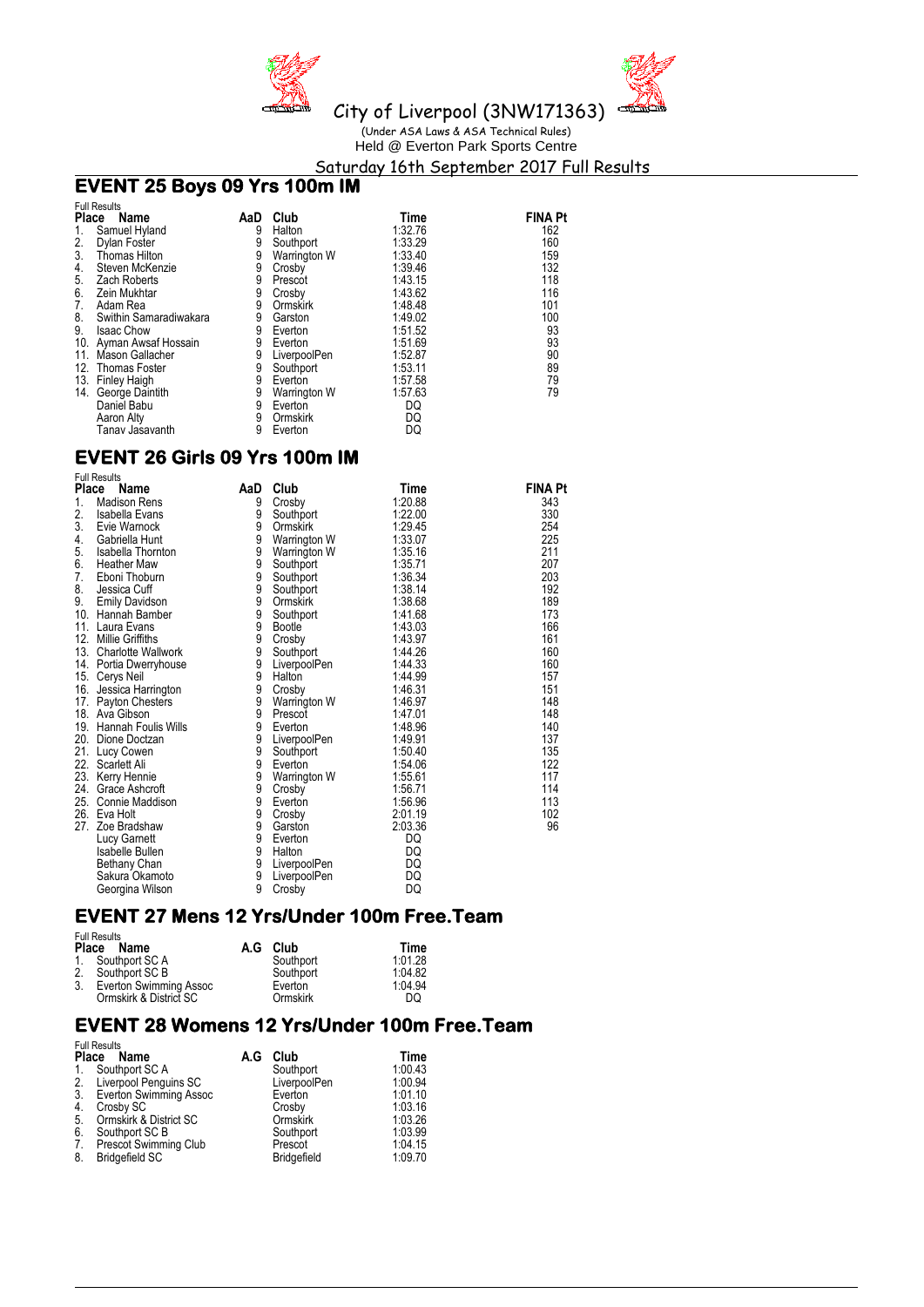



Held @ Everton Park Sports Centre

Saturday 16th September 2017 Full Results

## **EVENT 29 Girls 12 Yrs/Under 200m Freestyle**

|                    | 09 Yrs Age Group - Full Results             |          |                            |                    |                       |                |                    |                    |
|--------------------|---------------------------------------------|----------|----------------------------|--------------------|-----------------------|----------------|--------------------|--------------------|
| <b>Place</b><br>1. | Name<br>Isabella Evans                      | AaD<br>9 | Club                       | Time<br>2:32.10    | <b>FINA Pt</b><br>386 | 50<br>34.77    | 100<br>1:13.18     | 150<br>1:53.67     |
| 2.                 | <b>Madison Rens</b>                         | 9        | Southport<br>Crosby        | 2:34.45            | 368                   | 34.87          | 1:14.30            | 1:55.79            |
| 3.                 | <b>Heather Maw</b>                          | 9        | Southport                  | 2:55.55            | 251                   | 38.02          | 1:23.22            | 2:11.76            |
| 4.                 | Jessica Cuff                                | 9        | Southport                  | 2:56.32            | 248                   | 39.59          | 1:27.04            | 2:12.98            |
| 5.                 | Gabriella Hunt                              | 9        | Warrington W               | 2:59.46            | 235                   | 38.97          | 1:26.72            | 2:14.01            |
| 6.                 | Eboni Thoburn                               | 9        | Southport                  | 3:01.43            | 227                   | 42.37          | 1:29.52            | 2:17.60            |
| 7.                 | Isabella Thornton                           | 9        | Warrington W               | 3:04.16            | 217                   | 43.97          | 1:32.15            | 2:18.67            |
| 8.<br>9.           | <b>Charlotte Wallwork</b><br>Cerys Neil     | 9<br>9   | Southport<br>Halton        | 3:08.44<br>3:10.86 | 203<br>195            | 42.35<br>43.38 | 1:31.10<br>1:31.48 | 2:20.18<br>2:23.08 |
|                    | 10. Seanna Thistleton                       | 9        | Southport                  | 3:11.40            | 193                   | 41.39          | 1:32.17            | 2:24.32            |
|                    | 11. Rokia Farag                             | 9        | Warrington W               | 3:13.56            | 187                   | 42.12          | 1:31.74            | 2:22.86            |
|                    | 12. Emily Davidson                          | 9        | Ormskirk                   | 3:15.71            | 181                   | 41.93          | 1:32.62            | 2:26.49            |
|                    | 13. Payton Chesters                         | 9        | Warrington W               | 3:18.38            | 174                   | 44.41          | 1:35.90            | 2:28.83            |
|                    | 14. Millie Griffiths                        | 9        | Crosby                     | 3:32.80            | 141                   | 45.70          | 1:39.29            | 2:36.41            |
|                    | 15. Hannah Foulis Wills                     | 9        | Everton                    | 3:33.48            | 139                   | 49.23          | 1:44.58            | 2:41.58            |
|                    | 16. Charlotte Myers<br>17. Laura Evans      | 9<br>9   | Everton<br><b>Bootle</b>   | 3:35.29<br>3:37.05 | 136<br>132            | 47.88<br>50.21 | 1:46.59<br>1:47.36 | 3:40.11<br>2:43.60 |
|                    | 18. Dione Doctzan                           | 9        | LiverpoolPen               | 3:38.44            | 130                   | 48.02          | 1:43.78            | 2:42.34            |
|                    | 19. Lucy Cowen                              | 9        | Southport                  | 3:41.19            | 125                   | 46.11          | 1:43.14            | 2:41.31            |
|                    | 20. Kerry Hennie                            | 9        | Warrington W               | 3:42.21            | 123                   | 48.01          | 1:48.50            | 2:47.40            |
|                    | 21. Scarlett Ali                            | 9        | Everton                    | 3:49.81            | 112                   | 52.44          | 2:53.88            | 3:50.07            |
|                    | 22. Ava Gibson                              | 9        | Prescot                    | 3:50.20            | 111                   | 49.76          | 1:49.61            | 2:52.19            |
|                    | 23. Evie McNamara                           | 9        | Everton                    | 3:50.56            | 110                   | 48.62          | 1:50.72            | 2:52.57            |
|                    | 24. Connie Maddison<br>25. Bethany Chan     | 9<br>9   | Everton<br>LiverpoolPen    | 3:52.76<br>4:06.09 | 107<br>91             | 52.06<br>48.51 | 1:51.63<br>1:53.74 | 2:53.79<br>2:59.76 |
| 26.                | Georgina Wilson                             | 9        | Crosby                     | 4:06.22            | 91                    | 47.31          | 1:54.25            | 3:03.18            |
|                    | 27. Zoe Bradshaw                            | 9        | Garston                    | 4:11.22            | 85                    | 54.59          | 2:01.72            | 3:10.50            |
|                    | 28. Amber Robinson                          | 9        | Garston                    | 4:12.05            | 84                    | 55.05          | 2:00.50            |                    |
|                    | 29. Sakura Okamoto                          | 9        | LiverpoolPen               | 4:18.13            | 79                    | 59.28          | 2:07.70            | 3:15.10            |
|                    | Emily Ireland                               | 9        | Ormskirk                   | DQ                 |                       |                |                    |                    |
|                    | 10 Yrs Age Group - Full Results             |          |                            |                    |                       |                |                    |                    |
|                    | Place Name                                  | AaD      | Club                       | Time               | <b>FINA Pt</b>        | 50             | 100                | 150                |
| 1.<br>2.           | Lucy Parsons                                | 10<br>10 | Prescot                    | 2:39.78<br>2:50.41 | 333<br>274            | 38.03          | 1:19.86<br>1:22.08 | 2:01.49<br>2:07.67 |
| 3.                 | Grace Rhead<br><b>Ruby Pritchard</b>        | 10       | Prescot<br>Halton          | 2:50.72            | 273                   | 38.97<br>39.26 | 1:23.01            | 2:09.02            |
| 4.                 | Lauren Thistleton                           | 10       | Southport                  | 2:52.15            | 266                   | 38.02          | 1:22.68            | 2:08.04            |
| 5.                 | Hannah Grundy                               | 10       | Southport                  | 2:53.83            | 258                   | 39.57          | 1:25.42            | 2:11.12            |
| 6.                 | <b>Eleanor Cross</b>                        | 10       | <b>Bootle</b>              | 2:55.06            | 253                   | 39.59          | 1:26.98            | 2:13.87            |
| 7.                 | Rebekah Duncan                              | 10       | Crosby                     | 2:55.41            | 251                   | 40.46          | 1:26.04            | 2:13.71            |
| 8.                 | Hollie Jenkins                              | 10       | Everton                    | 3:00.96            | 229                   | 39.92          | 1:25.71            | 2:14.41            |
| 9.                 | Emma Gavin                                  | 10<br>10 | Southport                  | 3:02.12            | 225<br>221            | 39.94<br>40.25 | 1:27.61<br>1:26.24 | 2:16.05<br>2:14.67 |
|                    | 10. Maisie Stevens<br>11. Gabriella Gardner | 10       | Crosby<br>Warrington W     | 3:03.08<br>3:04.44 | 216                   | 41.71          | 1:29.19            | 2:18.01            |
|                    | 12. Hannah Forsyth                          | 10       | Halton                     | 3:06.71            | 208                   | 41.05          | 1:30.54            | 2:22.19            |
|                    | 13. Ruby Robinson                           | 10       | Ormskirk                   | 3:15.48            | 182                   | 42.86          | 1:33.51            | 2:25.88            |
|                    | 14. Jocelyn Williams                        | 10       | <b>Bridgefield</b>         | 3:16.66            | 178                   | 43.40          | 1:32.42            | 2:26.09            |
|                    | 15. Rebecca Sarbutts                        | 10       | Ormskirk                   | 3:18.24            | 174                   | 44.17          | 1:33.68            | 2:26.25            |
|                    | 16. Holly Standing                          | 10       | Ormskirk                   | 3:23.05            | 162                   | 44.57          | 1:36.30            | 2:31.01            |
|                    | 17. Bridie Love                             | 10<br>10 | Garston<br>Ormskirk        | 3:31.19<br>3:37.75 | 144<br>131            | 45.39<br>47.64 | 1:38.51<br>1:46.43 | 2:35.80<br>2:44.52 |
|                    | 18. Megan Lloyd<br>19. Emily Rooney         | 10       | Everton                    | 3:41.34            | 125                   | 45.94          | 1:43.30            | 2:43.06            |
|                    | Lottie Badger                               | 10       | LiverpoolPen               | DQ                 |                       |                |                    |                    |
|                    | 11 Yrs Age Group - Full Results             |          |                            |                    |                       |                |                    |                    |
|                    | Place Name                                  | AaD      | Club                       | Time               | <b>FINA Pt</b>        | 50             | 100                | 150                |
| 1.                 | Hannah Neave                                | 11       | Southport                  | 2:27.98            | 419                   | 34.06          | 1:11.95            | 1:51.07            |
| 2.                 | <b>Holly Barden</b>                         | 11       | Garston                    | 2:31.91            | 387                   | 35.59          | 1:15.39            | 1:54.81            |
| 3.                 | Jessica Pennifold                           | 11       | Southport                  | 2:32.80            | 381                   | 35.63          | 1:13.99            | 1:53.81            |
| 4.<br>5.           | Elise Bruns<br>Hannah Rusk                  | 11<br>11 | LiverpoolPen<br>Prescot    | 2:35.88<br>2:37.36 | 358<br>348            | 37.02<br>36.38 | 1:17.27<br>1:16.50 | 1:58.04<br>1:57.82 |
| 6.                 | Samantha Harrington                         | 11       | Crosby                     | 2:40.04            | 331                   | 36.05          | 1:17.10            | 2:00.39            |
| 7.                 | Isobel Dowd                                 | 11       | Everton                    | 2:40.39            | 329                   | 37.69          | 1:18.89            | 2:00.43            |
| 8.                 | Anna O'Brien                                | 11       | LiverpoolPen               | 2:40.60            | 328                   | 37.90          | 1:20.06            | 2:01.95            |
| 9.                 | Sianna Rens                                 | 11       | Crosby                     | 2:44.31            | 306                   | 36.77          | 1:18.97            | 2:02.02            |
|                    | 10. Grace Rooney                            | 11       | Everton                    | 2:45.67            | 298                   | 37.21          | 1:19.79            | 2:03.62            |
|                    | 11. Ashlyn Warnock<br>12. Connie Bowers     | 11<br>11 | Ormskirk<br>Prescot        | 2:46.80<br>2:47.27 | 292<br>290            | 38.12<br>38.03 | 1:22.55<br>1:21.13 | 2:07.75<br>2:06.03 |
|                    | 13. Eliza Radclyffe                         | 11       | LiverpoolPen               | 2:51.06            | 271                   | 39.62          | 1:23.37            | 2:08.39            |
|                    | 14. Francesca Olchowski                     | 11       | Everton                    | 2:51.55            | 269                   | 38.11          | 1:22.49            | 2:07.83            |
|                    | 15. Jessica Waring                          | 11       | Prescot                    | 2:52.70            | 263                   | 36.82          | 1:22.46            | 2:08.97            |
|                    | 16. Rachel Roxburgh                         | 11       | LiverpoolPen               | 2:54.52            | 255                   | 39.63          | 1:25.67            | 2:12.37            |
|                    | 17. Layla Prince                            | 11       | Garston                    | 2:54.56            | 255                   | 41.43          | 1:27.84            | 2:13.17            |
|                    | 18. Niamh Porter                            | 11       | <b>Bridgefield</b>         | 2:55.18            | 252                   | 40.03          | 1:25.96            | 2:13.36            |
|                    | 19. Megan Monks<br>20. Lacey McKeown        | 11<br>11 | Southport<br><b>Bootle</b> | 3:06.92<br>3:07.23 | 208<br>207            | 42.59<br>40.79 | 1:30.79<br>1:29.68 | 2:19.78<br>2:21.10 |
|                    | 21. Hollie Cooper                           | 11       | Crosby                     | 3:07.28            | 206                   | 41.88          | 1:29.72            | 2:20.31            |
|                    | 22. Jessica Need                            | 11       | <b>Bridgefield</b>         | 3:11.36            | 194                   | 41.19          | 1:29.67            | 2:22.24            |
|                    | 23. Ruby Ali                                | 11       | Everton                    | 3:12.63            | 190                   | 43.18          | 1:32.61            | 2:23.45            |
|                    | 24. Inaaya Ali                              | 11       | Ormskirk                   | 3:36.70            | 133                   | 46.92          | 1:44.69            | 2:44.30            |
|                    | Eve Schofield                               | 11       | Garston                    | DQ                 |                       |                |                    |                    |
|                    | 12 Yrs Age Group - Full Results             |          |                            |                    |                       |                |                    |                    |
| 1.                 | Place Name<br>Ellie Hughes                  | AaD      | Club<br>12 LiverpoolPen    | Time<br>2:25.53    | <b>FINA Pt</b><br>441 | 50<br>34.12    | 100<br>1:11.45     | 150<br>1:49.62     |
| 2.                 | Leah Galligan                               |          | 12 Halton                  | 2:25.93            | 437                   | 34.46          | 1:12.19            | 1:50.26            |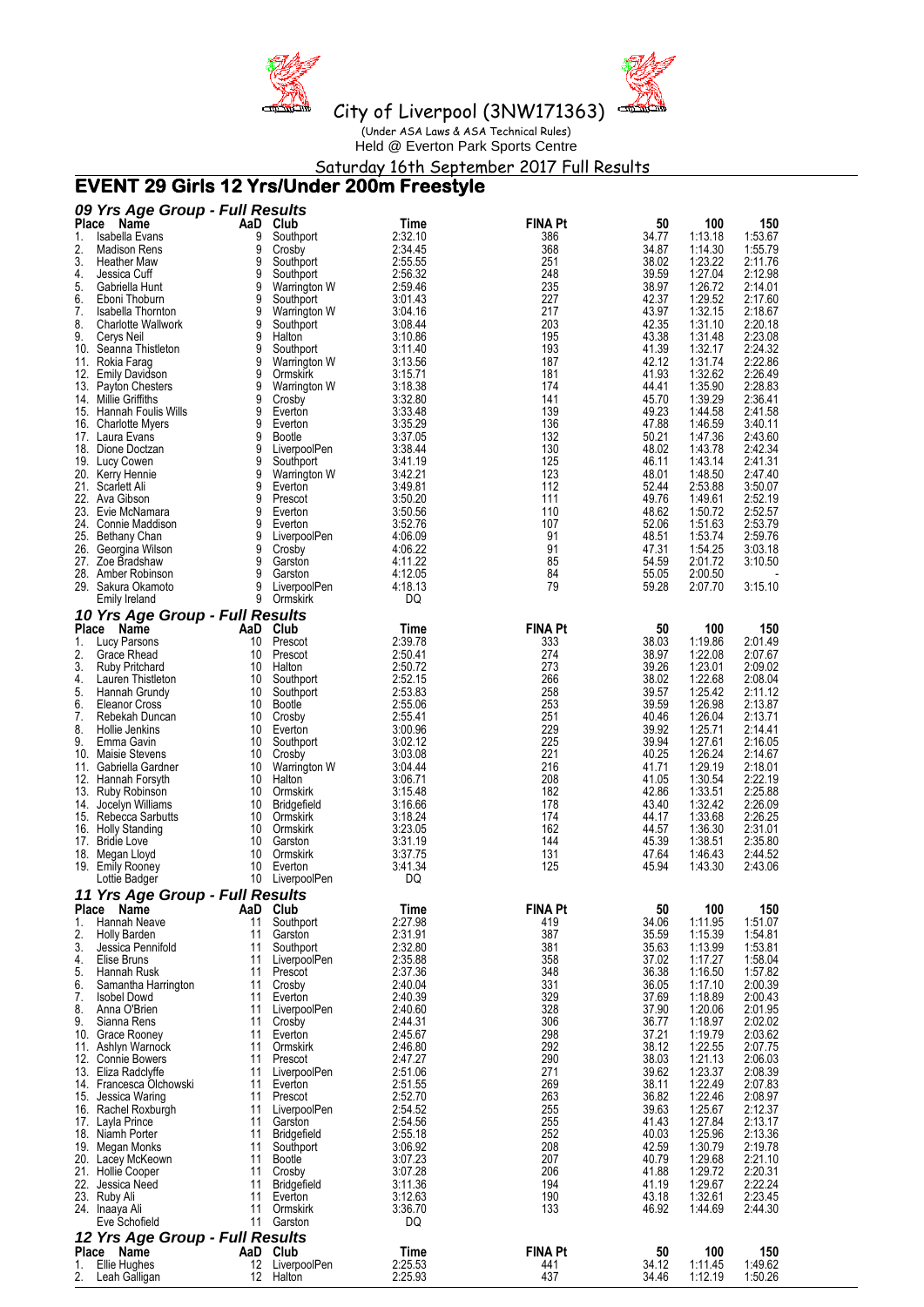



City of Liverpool (3NW171363) (Under ASA Laws & ASA Technical Rules) Held @ Everton Park Sports Centre

#### Emilia Hunt 12 Bootle 2:26.41<br>
Izobel Roberts 12 Everton 2:30.71 1337 34.01<br>
Fiona Byrne 12 Ormskirk 2:32.54 383 35.58<br>
Natasha Gayter 12 Warrington W 2:35.44 361 36.86<br>
Matasha Gayter 12 Warrington W 2:35.44 361 36.86 3. Emilia Hunt 12 Bootle 2:26.41 433 34.01 1:11.61 1:49.84 4. Izobel Roberts 12 Everton 2:30.71 397 35.89 1:14.44 1:53.23 5. Fiona Byrne 12 Ormskirk 2:32.54 383 35.58 1:14.94 1:54.82 1. And the University of the Material Cole (1.14.44 1.53.23<br>
1. Izobel Roberts 12 Ormskirk 2:30.71<br>
5. Fiona Byrne 12 Ormskirk 2:35.54 383 35.58 1:14.44 1:53.23<br>
6. Natasha Gayter 12 Warrington W 2:35.44 361 36.86 1:17.53 7. Lauren Jones 12 Warrington W 2:35.96 358 37.74 1:17.91 1:57.96 8. Maisie Gibson 12 Prescot 2:37.59 347 37.07 1:17.66 1:58.30 9. Isabella Fox 12 Crosby 2:38.63 340 37.20 1:17.92 1:59.87 10. Rebecca Bamber 12 Southport 13.38.73 339 37.17 1:18.73 2:00.46<br>
11. Charlotte Winstanley 12 Southport 2:39.73 339 37.17 1:18.73 2:00.46<br>
12 Southport 2:39.14 337 36.82 1:17.43 1:59.27<br>
13. Josephine Flanagan 12 Everton 11. Charlotte Winstanley 12 Southport 12.39.14 337 36.82 1:17.43 1:59.27<br>
12. Shauna Thoburn 12 Southport 2:39.63<br>
13. Josephine Flanagan 12 Everton 2:39.70 334 37.50 1:18.78 2:00.23<br>
14. Nell Phillips<br>
16. Jodie Collier 1 12. Shauna Thoburn 12 Southport 12 37.50 1:18.78 2:39.63 334 37.50 1:18.78 2:39.63 334 37.50 1:18.78 2:39.70 333 13. Josephine Flanagan 12 Everton 2:39.70 333 37.12 1:18.97 2:00.56 14. Nell Phillips 12 Crosby 2:51.00 271 36.59 1:19.57 2:05.41 15. Grace Benson 12 LiverpoolPen 2:54.55 255 40.94 1:26.93 2:12.23 16. Jodie Collier 12 Garston 2:57.41 243 39.53 1:26.63 2:14.06 17. Grace Benson 12 LiverpoolPen 2:54.55 2.12.43 40.94 1:26.93 2.12.43<br>
17. Meghan Sandhu-Ellard 12 LiverpoolPen 2:57.41 243 39.53 1:26.63 2:14.06<br>
17. Meghan Sandhu-Ellard 12 LiverpoolPen 2:58.04 240 39.27 1:25.36 2:12.78 18. Lucy Standing 12 Ormskirk 2:59.63 234 40.62 1:27.77 2:15.23<br>19. Grace Windsor 12 Crosby 3:10.81 195 41.33 1:28.77 2:19.99<br>20. Grace Marley 12 Everton 3:12.99 189 43.38 1:33.81 2:25.48 19. Grace Windsor 12 Crosby 3:10.81 195 41.33 1:28.77 2:19.99 20. Grace Marley 12 Everton 3:12.99 189 43.38 1:33.81 2:25.48

### **EVENT 30 Boys 12 Yrs/Under 50m Butterfly**

### *11 Yrs Age Group - Full Results*

| Place | Name                            | AaD               | Club            | Time  | <b>FINA Pt</b> |
|-------|---------------------------------|-------------------|-----------------|-------|----------------|
| 1.    | Christopher Bellard             | 11                | Prescot         | 37.00 | 204            |
| 2.    | Robbie Bishop                   | 11                | Southport       | 37.49 | 196            |
| 3.    | Callum Rollin                   | 11                | Southport       | 37.71 | 193            |
| 4.    | Kyle Briars                     | 11                | Warrington W    | 38.58 | 180            |
| 5.    | Sean Skelly                     | 11                | Ormskirk        | 39.28 | 170            |
| 6.    | Eric Byrne                      | 11                | Garston         | 39.49 | 168            |
| 7.    | Logan Mulhall-Reid              | 11                | Warrington W    | 39.61 | 166            |
| 8.    | Jack Moss                       | 11                | Warrington W    | 40.82 | 152            |
| 9.    | Hayden Ladusans                 | 11                | Everton         | 41.68 | 143            |
|       | 10. David Li                    | 11                | Everton         | 42.21 | 137            |
| 11.   | James Brooker                   | 11                | <b>Bootle</b>   | 43.27 | 127            |
| 12.   | Daniel Hilton                   | 11                | Warrington W    | 45.63 | 109            |
|       | 13. Thomas Williams             | 11                | Bridgefield     | 45.94 | 106            |
|       | 14. Cameron Ayres               | 11                | Southport       | 48.03 | 93             |
|       | 15. Harry Makin                 | 11                | Ormskirk        | 48.16 | 92             |
|       | 16. Harry Beaumont              | 11                | Ormskirk        | 50.76 | 79             |
|       | 17. Abdelrahman Farag           | 11                | Warrington W    | 51.34 | 76             |
|       | 18. Joseph Barnes               | 11                | Crosby          | 59.20 | 49             |
|       | Daniel Dewhurst                 | 11                | <b>Ormskirk</b> | DQ    |                |
|       | 12 Yrs Age Group - Full Results |                   |                 |       |                |
|       | Place<br>Name                   | AaD               | Club            | Time  | <b>FINA Pt</b> |
| 1.    | <b>Oliver Sutcliffe</b>         | 12                | Warrington W    | 35.31 | 235            |
| 2.    | <b>Thomas Boylett</b>           | 12                | Southport       | 35.50 | 231            |
| 3.    | Charlie Whittaker               | 12                | Bootle          | 35.62 | 229            |
| 4.    | <b>Ben Shiels</b>               | 12                | Garston         | 37.69 | 193            |
| 5.    | George Spence                   | 12                | Crosby          | 39.56 | 167            |
| 6.    | Sam Jackson                     | 12                | Southport       | 41.58 | 144            |
| 7.    | Jason Evans                     | $12 \overline{ }$ | Garston         | 42.39 | 136            |
| 8.    | Lewis Higgins                   | 12                | Everton         | 42.52 | 134            |

### **EVENT 31 Girls 12 Yrs/Under 50m Backstroke**

### *11 Yrs Age Group - Full Results*

| Place | Name                            | AaD               | Club               | <b>Time</b> | <b>FINA Pt</b> |
|-------|---------------------------------|-------------------|--------------------|-------------|----------------|
| 1.    | Amelie Cornell                  | 11                | Everton            | 36.73       | 341            |
| 2.    | <b>Isobel Dowd</b>              | 11                | Everton            | 37.77       | 313            |
| 3.    | Sianna Rens                     | 11                | Crosby             | 38.10       | 305            |
| 4.    | Connie Bowers                   | 11                | Prescot            | 38.27       | 301            |
| 5.    | Rachel Roxburgh                 | 11                | LiverpoolPen       | 38.34       | 300            |
| 6.    | Ashlyn Warnock                  | 11                | Ormskirk           | 39.44       | 275            |
| 7.    | Jessica Pennifold               | 11                | Southport          | 39.46       | 275            |
| 8.    | Samantha Harrington             | 11                | Crosby             | 40.54       | 253            |
| 9.    | Hannah Rusk                     | 11                | Prescot            | 40.89       | 247            |
|       | 10. Lucy McKenzie               | 11                | Crosby             | 41.17       | 242            |
| 11.   | Eliza Radclyffe                 | 11                | LiverpoolPen       | 43.06       | 211            |
|       | 12. Layla Prince                | 11                | Garston            | 43.37       | 207            |
|       | 13. Elizabeth Cooney            | 11                | Bridgefield        | 44.31       | 194            |
|       | 14. Megan Monks                 | 11                | Southport          | 44.71       | 189            |
|       | 15. Charlotte McGorry           | 11                | Garston            | 46.08       | 172            |
|       | 16. Jessica Need                | 11                | Bridgefield        | 46.67       | 166            |
|       | 17. Lucia Rodriguez O'Brie      | 11                | <b>Bridgefield</b> | 47.66       | 156            |
|       | 18. Keira Jones                 | 11                | LiverpoolPen       | 49.32       | 140            |
|       | 19. Lacey McKeown               | 11                | <b>Bootle</b>      | 49.83       | 136            |
| 20.   | Inaaya Ali                      | 11                | Ormskirk           | 53.14       | 112            |
|       | Ruby Ali                        | 11                | Everton            | DQ          |                |
|       | 12 Yrs Age Group - Full Results |                   |                    |             |                |
|       | Place<br>Name                   |                   | AaD Club           | Time        | <b>FINA Pt</b> |
| 1.    | Leah Galligan                   | 12                | Halton             | 36.09       | 359            |
| 2.    | Natasha Gayter                  | 12                | Warrington W       | 37.26       | 327            |
| 3.    | Izobel Roberts                  | $12 \overline{ }$ | Everton            | 37.84       | 312            |
| 4.    | Josephine Flanagan              | 12                | Everton            | 38.56       | 295            |
| 5.    | Eve Catterall                   | 12                | Everton            | 39.40       | 276            |
| 6.    | Isabella Fox                    | 12                | Crosby             | 39.41       | 276            |
| 7.    | Ellie Hughes                    | 12                | LiverpoolPen       | 40.36       | 257            |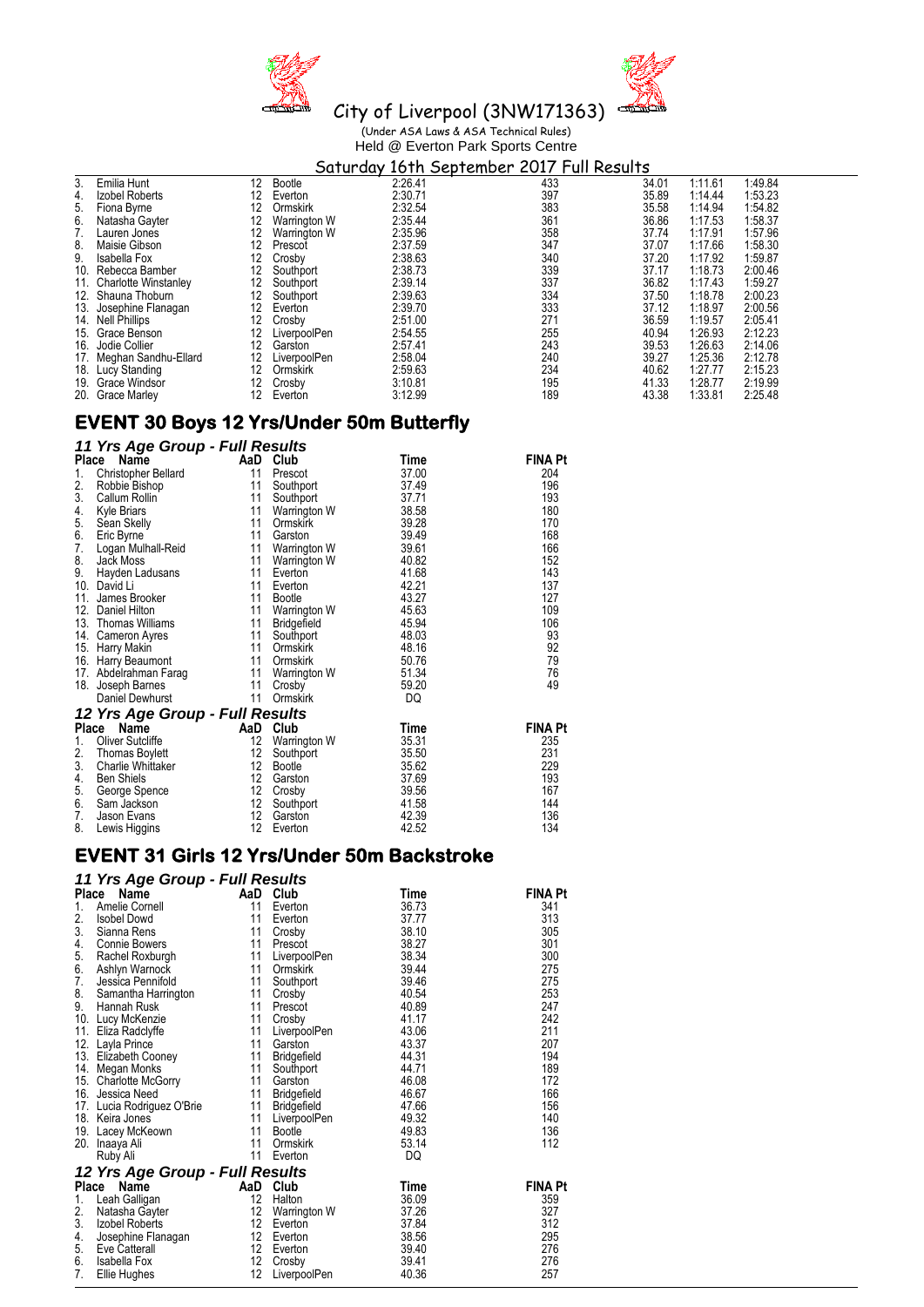



### City of Liverpool (3NW171363) (Under ASA Laws & ASA Technical Rules) Held @ Everton Park Sports Centre

### **Saturday 16th September 2017 Full Results**<br>
12 LiverpoolPen 40.39 256<br>
12 Southport 40.75 249<br>
12 Prescot 41.02 245<br>
12 Everton 42.20 225<br>
12 Garston 42.33 223<br>
12 Warrington W 44.26 195<br>
12 Everton 45.03 185<br>
12 Everton 8. Meghan Sandhu-Ellard 12 Liverpool<br>
9. Avian Dennis 12 Southport<br>
10. Maisie Gibson 12 Prescot 9. Avian Dennis 12 Southport 40.75 249 10. Maisie Gibson 12 Prescot 41.02 245 11. Christy Jenkins 12 Everton 42.20 225 12. Jodie Collier 12 Garston 42.33 223 13. Lauren Jones 12 Warrington W 44.26 195 14. Grace Marley 12 Everton 12 Everton 15.03 185

### **EVENT 32 Boys 10 Yrs/Under 50m Breaststroke**

Nell Phillips 12 Crosby DQ

15. Molly Johnstone 12 Hoylake 55.07 101

| 09 Yrs Age Group - Full Results |    |                |       |                |
|---------------------------------|----|----------------|-------|----------------|
| Name<br>Place                   |    | AaD Club       | Time  | <b>FINA Pt</b> |
| 1.<br>Samuel Hyland             | 9  | Halton         | 48.20 | 143            |
| 2.<br>Thomas Hilton             | 9  | Warrington W   | 51.16 | 120            |
| 3.<br>Steven McKenzie           | 9  | Crosby         | 52.62 | 110            |
| 4.<br>Zach Roberts              | 9  | Prescot        | 53.13 | 107            |
| 5.<br>Adam Rea                  | 9  | Ormskirk       | 54.21 | 101            |
| 6.<br>Alexander Pengelly-Jon    | 9  | Halton         | 54.56 | 99             |
| 7.<br>Finley Haigh              | 9  | Everton        | 56.30 | 90             |
| 8.<br>Ayman Awsaf Hossain       | 9  | Everton        | 58.00 | 82             |
| 9.<br>Daniel Babu               | 9  | Everton        | 58.54 | 80             |
| 10.<br>Swithin Samaradiwakara   |    | 9 Garston      | 59.12 | 77             |
| 11.<br>Aaron Alty               |    | 9 Ormskirk     | 59.67 | 75             |
| Mason Gallacher                 |    | 9 LiverpoolPen | DQ    |                |
| Tanav Jasavanth                 | 9  | Everton        | DQ    |                |
| 10 Yrs Age Group - Full Results |    |                |       |                |
| Place<br>Name                   |    | AaD Club       | Time  | <b>FINA Pt</b> |
| Samuel Morgan<br>1.             | 10 | Southport      | 47.05 | 154            |
| 2.<br>Benjamin Paul             | 10 | Ormskirk       | 47.76 | 147            |
| 3.<br>George Sutton             | 10 | Southport      | 47.88 | 146            |
| 4.<br>Joel Thompson             | 10 | Southport      | 48.22 | 143            |
| 5.<br>Darcy Walsh               | 10 | Everton        | 48.47 | 141            |
| 6.<br>Sonny Walsh               | 10 | Everton        | 50.06 | 128            |
| 7.<br>Jamie Lawler              | 10 | Warrington W   | 50.10 | 128            |
| 8.<br>Evan Rostron              | 10 | Ormskirk       | 50.65 | 123            |
| 9.<br>Lennon Kelly              | 10 | LiverpoolPen   | 50.89 | 122            |
| 10. Ryan Lewis                  | 10 | Ormskirk       | 52.14 | 113            |
| 11. Max Harvey                  | 10 | LiverpoolPen   | 53.36 | 105            |
| 12. Liam O Rourke               | 10 | Everton        | 55.29 | 95             |
| Alex Shiels<br>13.              | 10 | Garston        | 55.36 | 94             |
| <b>Elliot Banks</b><br>14.      | 10 | Everton        | 55.68 | 93             |
| 15. Kieran Lydiat               | 10 | Bridgefield    | 56.47 | 89             |
| 16. Alexander Goldman           | 10 | Ormskirk       | 56.77 | 87             |
| Charlie Kemp<br>17.             | 10 | Crosby         | 57.99 | 82             |

## **EVENT 33 Girls 12 Yrs/Under 200m IM**

|              | 10 Yrs Age Group - Full Results       |     |                                    |                    |                |       |                    |                    |
|--------------|---------------------------------------|-----|------------------------------------|--------------------|----------------|-------|--------------------|--------------------|
| <b>Place</b> | Name                                  | AaD | Club                               | Time               | <b>FINA Pt</b> | 50    | 100                | 150                |
| 1.           | Lucy Parsons                          | 10  | Prescot                            | 3:07.26            | 275            | 41.44 | 1:30.03            | 2:27.98            |
| 2.           | <b>Ruby Pritchard</b>                 | 10  | Halton                             | 3:10.92            | 260            | 43.11 | 1:31.89            | 2:28.22            |
| 3.           | Lauren Thistleton                     | 10  | Southport                          | 3:13.16            | 251            | 45.16 | 1:34.18            | 2:30.06            |
| 4.           | Eleanor Cross                         | 10  | <b>Bootle</b>                      | 3:16.53            | 238            | 47.89 | 1:37.42            | 2:35.69            |
| 5.           | Grace Rhead                           | 10  | Prescot                            | 3:17.29            | 235            | 43.74 | 1:34.24            | 2:33.59            |
| 6.           | Emma Gavin                            | 10  | Southport                          | 3:20.03            | 226            | 46.32 | 1:36.97            | 2:35.04            |
| 7.           | Maisie Stevens                        | 10  | Crosby                             | 3:24.88            | 210            | 50.93 | 1:41.22            | 2:38.86            |
| 8.           | Rebekah Duncan                        | 10  | Crosby                             | 3:31.80            | 190            | 50.17 | 1:42.29            | 2:45.99            |
| 9.           | Hannah Forsyth                        | 10  | Halton                             | 3:33.93            | 184            | 51.53 | 1:43.88            | 2:47.59            |
| 10.          | Gabriella Gardner                     | 10  | Warrington W                       | 3:34.99            | 182            | 52.09 | 1:48.39            | 2:46.77            |
| 11.          | Ruby Robinson                         | 10  | Ormskirk                           | 3:37.71            | 175            | 49.72 | 1:44.75            | 2:46.60            |
| 12.          | Lottie Badger                         | 10  | LiverpoolPen                       | 3:42.63            | 163            | 51.62 | 1:46.82            | 2:52.24            |
| 13.          | <b>Holly Standing</b>                 | 10  | Ormskirk                           | 3:46.11            | 156            | 51.98 | 1:52.41            | 2:55.31            |
| 14.          | Megan Lloyd                           | 10  | Ormskirk                           | 3:56.08            | 137            | 53.95 | 1:55.94            | 3:01.22            |
| 15.          | <b>Emily Rooney</b>                   | 10  | Everton                            | 3:58.17            | 133            | 57.21 | 1:56.82            | 3:01.71            |
|              | Hannah Grundy                         | 10  | Southport                          | DQ                 |                |       |                    |                    |
|              | 11 Yrs Age Group - Full Results       |     |                                    |                    |                |       |                    |                    |
|              |                                       |     |                                    |                    |                |       |                    |                    |
|              |                                       | AaD | Club                               | Time               | <b>FINA Pt</b> | 50    | 100                | 150                |
| Place<br>1.  | Name<br>Elise Bruns                   | 11  | LiverpoolPen                       | 2:51.55            | 358            | 37.15 | 1:19.91            | 2:12.60            |
| 2.           | <b>Hannah Neave</b>                   | 11  |                                    | 2:55.20            | 336            | 39.44 | 1:24.97            | 2:18.16            |
| 3.           | Amelie Cornell                        | 11  | Southport                          | 2:57.89            | 321            | 41.52 | 1:27.93            | 2:19.93            |
|              |                                       | 11  | Everton<br>Garston                 |                    | 318            | 40.42 | 1:29.38            | 2:21.72            |
| 4.<br>5.     | <b>Holly Barden</b><br>Hannah Rusk    | 11  | Prescot                            | 2:58.44<br>2:59.27 | 314            | 41.27 | 1:27.35            | 2:19.80            |
| 6.           | <b>Isobel Dowd</b>                    | 11  | Everton                            | 2:59.29            | 313            | 40.70 | 1:25.95            | 2:19.74            |
| 7.           |                                       | 11  | Southport                          | 2:59.53            | 312            | 40.49 | 1:26.96            | 2:18.06            |
| 8.           | Hannah Canty                          | 11  |                                    | 3:00.41            | 308            | 40.21 | 1:26.37            | 2:20.83            |
| 9.           | Samantha Harrington<br>Sianna Rens    | 11  | Crosby                             | 3:01.54            |                | 38.07 |                    |                    |
| 10.          |                                       | 11  | Crosby<br>Everton                  |                    | 302<br>292     | 40.23 | 1:24.68            | 2:18.26<br>2:21.10 |
| 11.          | Grace Rooney<br>Anna O'Brien          | 11  |                                    | 3:03.49            | 284            | 42.04 | 1:25.87            |                    |
| 12.          |                                       | 11  | LiverpoolPen<br>Garston            | 3:05.36            | 283            | 39.81 | 1:31.71<br>1:28.13 | 2:25.25            |
| 13.          | Eve Schofield<br><b>Connie Bowers</b> | 11  |                                    | 3:05.46<br>3:07.30 | 275            | 41.32 | 1:30.43            | 2:22.59            |
| 14.          | Jessica Waring                        | 11  | Prescot<br>Prescot                 | 3:07.50            | 274            | 42.25 | 1:31.61            | 2:27.68<br>2:27.33 |
|              |                                       | 11  |                                    | 3:15.03            | 243            | 43.11 | 1:31.16            |                    |
| 16.          | 15. Lucy McKenzie                     | 11  | Crosby                             | 3:15.80            | 241            | 46.21 | 1:36.26            | 2:28.72<br>2:32.16 |
| 17.          | Rachel Roxburgh<br>Niamh Porter       | 11  | LiverpoolPen<br><b>Bridgefield</b> | 3:17.88            | 233            | 45.97 | 1:38.64            | 2:37.06            |